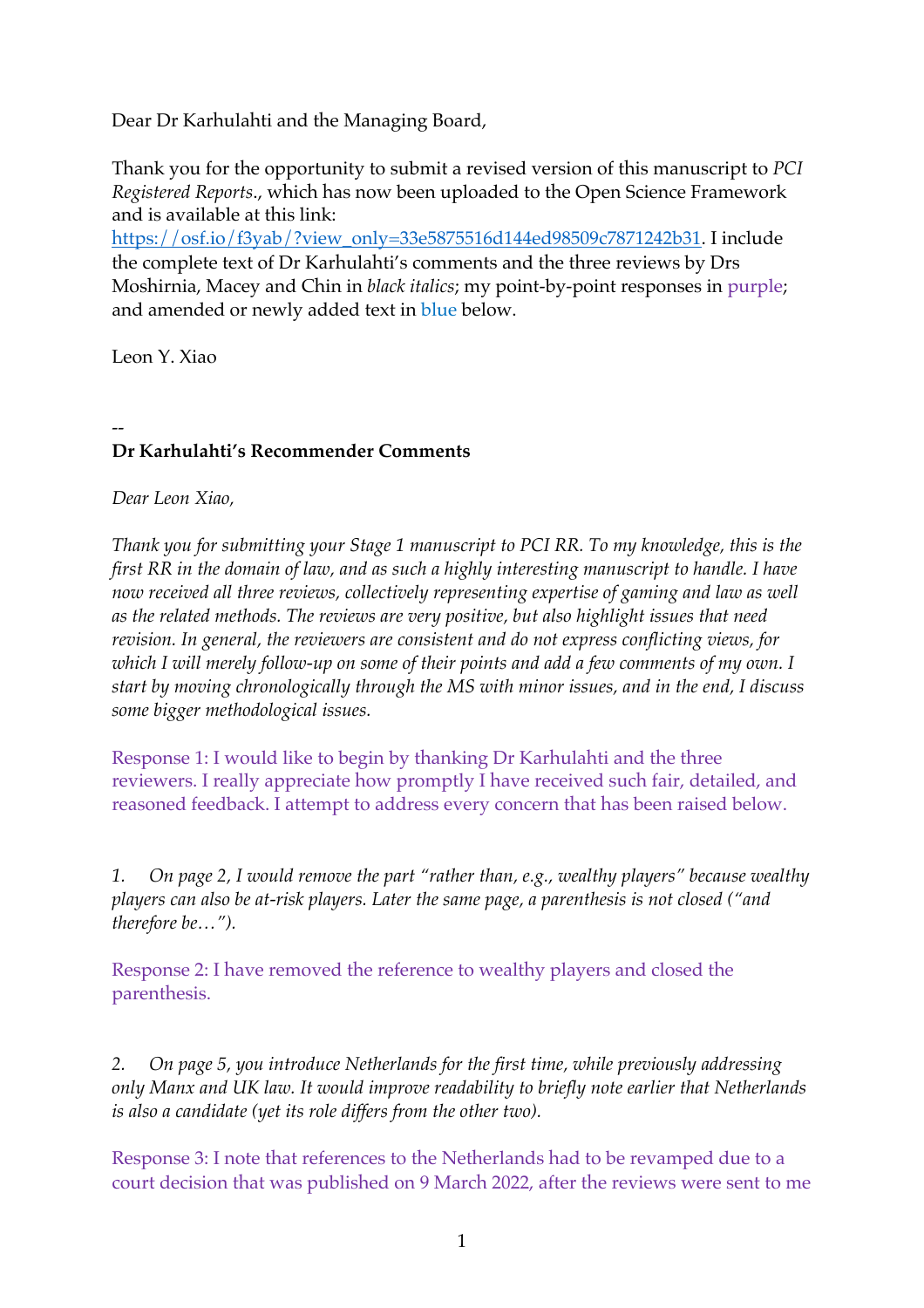and during the revision process. Basically, loot boxes that were previously deemed illegal are now confirmed to be legal. This means that the Netherlands would no longer even be a potential candidate to study now. However, I still provide updated information on the Netherlands for context and why I decided against using it previously (p.3 and p.6).

The first type constitutes gambling under existing law in many countries, as recognised by various European national gambling regulators, including in the UK, Denmark, and Belgium<sup>[41-44]</sup>, although only the Belgian regulator has actively enforced the law<sup>[11]</sup>. In contrast, the Dutch gambling regulator also previously opined that the first type constitutes gambling [45] and has enforced the law by imposing a financial penalty on Electronic Arts for allegedly illegal loot box implementation in its *FIFA* games <sup>[51,52]</sup>; however, that interpretation has since been successfully appealed and was overruled by the highest Dutch administrative court. Therefore, the Netherlands is the first country where the first type of loot boxes has been confirmed not to constitute gambling.

…

Secondly, the legal position in relation to loot boxes in the Netherlands changed in March 2022 [71]. Previously, the Dutch gambling regulator *incorrectly* interpreted the law and has actively enforced existing gambling law to regulate the first type of loot boxes by sanctioning allegedly noncompliant companies (specifically, imposing a financial penalty on Electronic Arts for allegedly illegal loot box implementations in its *FIFA* games<sup>[51,52]</sup>). This is unlike other countries (*e.g.*, the UK) whose regulators came to the same interpretation of their gambling laws but have not sought to take enforcement actions against potential contraventions. The present Dutch position is that the first type of loot boxes are confirmed to be generally lawful [71]. The Dutch Apple App Store would therefore likely be experiencing change to reflect that new regulatory position, which would render it inappropriate to study for answering the present research question. Even assuming that the regulatory change did not take place, it would have been appropriate to study the Netherlands because the previously enforced Dutch regulation focused on the presence of the ability for players to transfer loot box rewards to other players in exchange for real-world money [10,11,38]. A previous loot box prevalence study attempted to assess the presence and prevalence of this socalled 'cashing out' process: however, Zendle *et al.* (2020) importantly failed to reliably do so [4], possibly due to video game companies actively preventing this from happening such that the availability of third-party cashing out platforms is extremely transient. Even if the presence of cashing out features could have been reliably assessed, the previous Dutch regulatory position meant that only a reduction in the prevalence of 'cashing out' features would have been observable and that a reduction in paid loot box prevalence was not necessarily observable and, indeed, highly unlikely to have been true because the removal of paid loot boxes was not legally required. This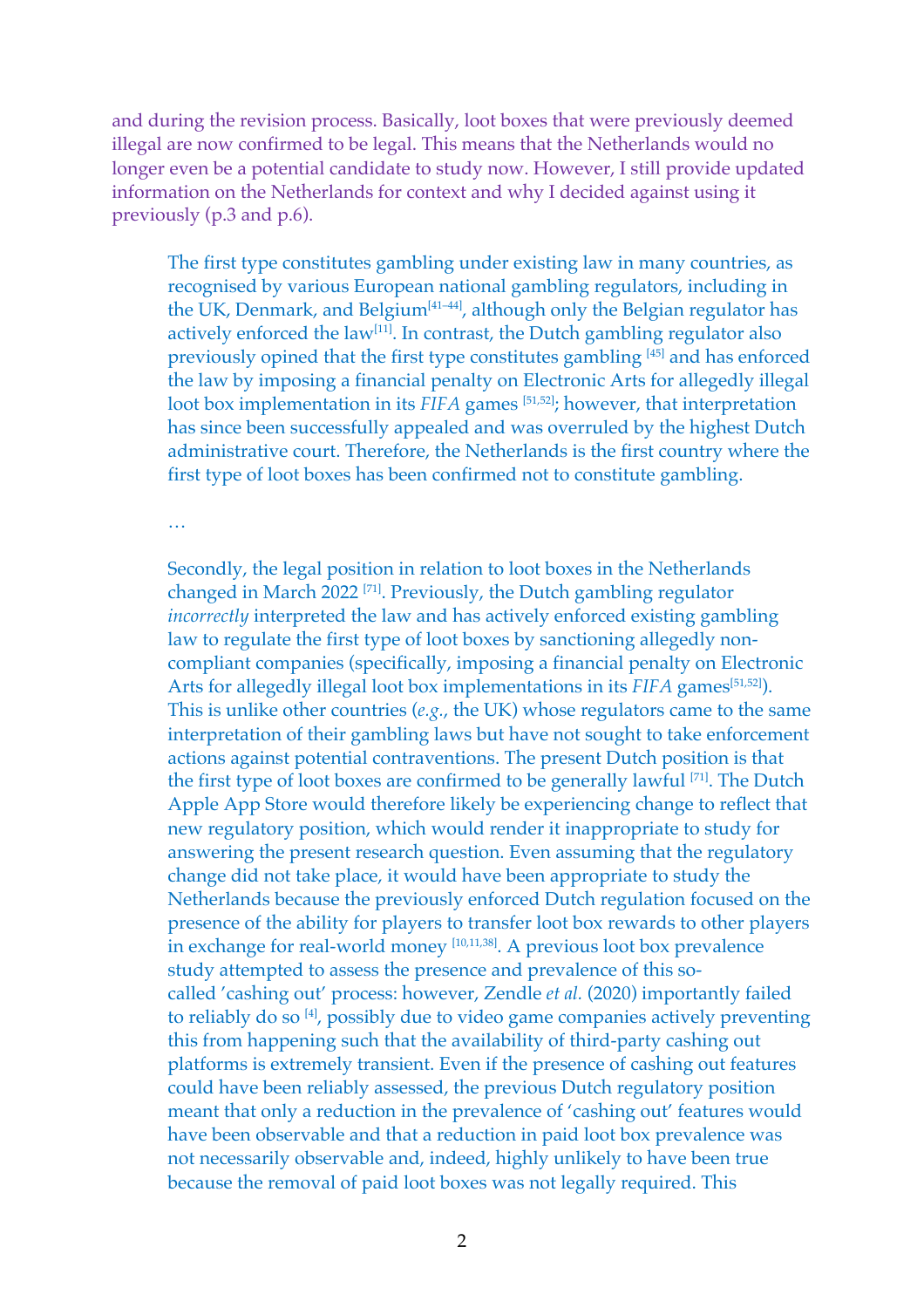contrasted with Belgium, where a reduction in paid loot box prevalence should be observable as an outright removal of the feature is required to comply with the law, as compared to only amendments to a certain aspect of some loot boxes' implementation that Dutch law previously required. This is demonstrated by how the same video game company removed paid loot boxes entirely from a game in Belgium [56], but did not remove paid loot boxes from the same game in the Netherlands and only changed them such that cashing out is no longer possible [72].

*3. On page 6, you introduce (i) and (ii), but as one reviewer points out, they are not stated as RQs. Please reformulate them into explicit RQs. When doing that, carefully ensure that your hypotheses/methods match with and able to answer the RQs. If you have a reason to do otherwise, please explain in the response letter.* 

Response 4: Thanks for highlighting this. I have now included the following to clearly set out each of five research questions (pp.6–7):

"The following research questions will be addressed.

Research Question 1: Has the Belgian ban on paid loot boxes been effective, such that virtually no Belgian video games contain paid loot boxes?

Research Question 2: Has the Belgian ban on paid loot boxes been effective, such that virtually no Belgian video games deemed suitable for children contain paid loot boxes?

Research Question 3: Has the Belgian ban on paid loot boxes been effective, such that the prevalence rate of paid loot boxes in Belgium is different from that of another Western country which has not restricted loot box sales?

Research Question 4: How effective has the Belgian ban on paid loot boxes been at reducing the prevalence rate of paid loot boxes in Belgium?

Research Question 5: Is it possible for a player to circumvent the Belgian ban on paid loot boxes and purchase them from within the country?"

*4. On page 7, you note how the Belgian Gaming Commission will be contacted and their response discussed. I expect the response will take time and it is possible that you will not have it by the time of Stage 2 review; thus, I suggest obtaining a permission to share their response publicly and storing it in the OSF when it comes (if after Stage 2). Alternatively, if*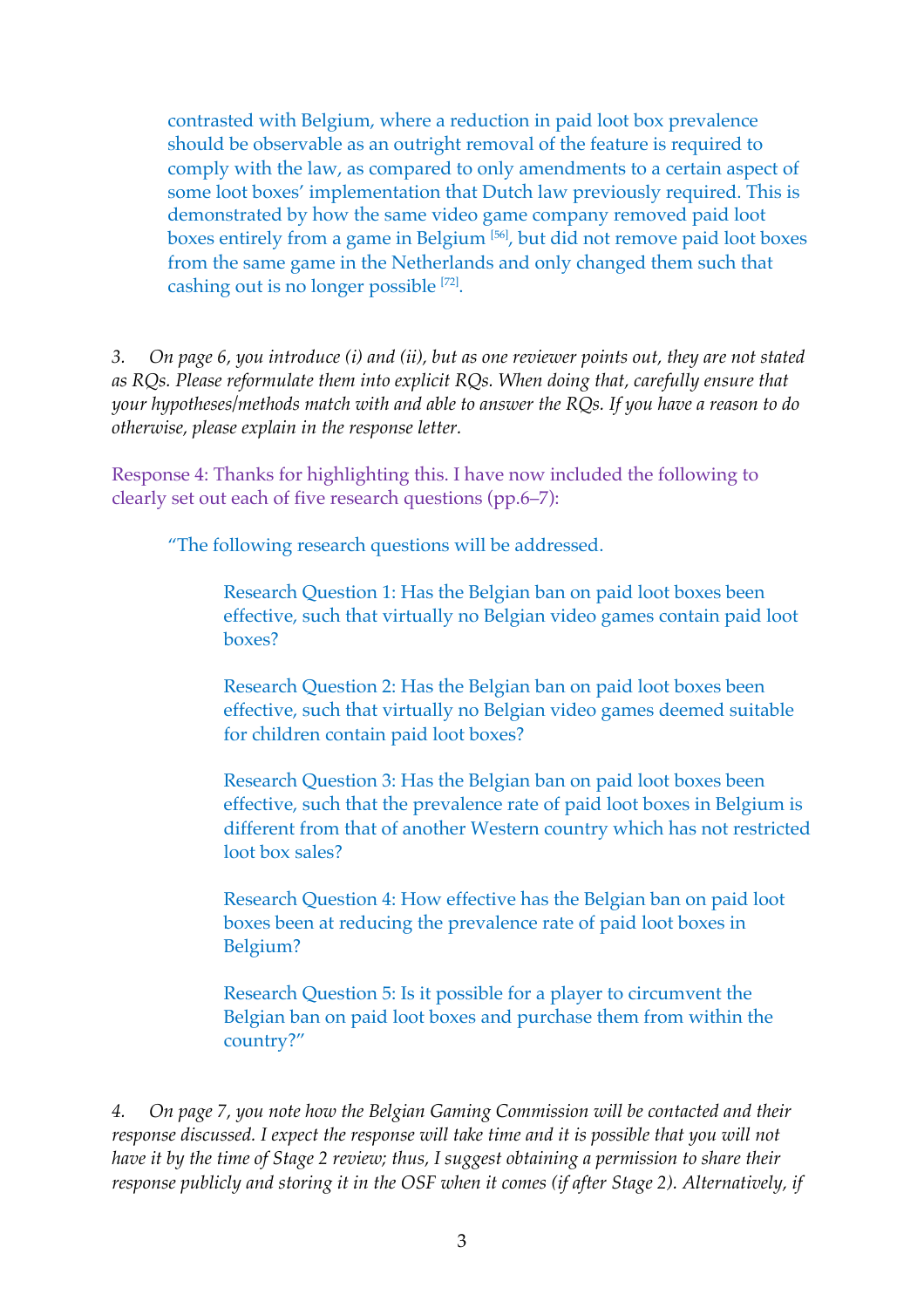*no permission for sharing is gained, you could add a summary to the OSF so that future readers will find the information via DOI.* 

Response 5: This makes sense. I have amended the relevant passage at p.8:

"… Permission to publish the Commission's response, if any is received, will be sought, and a summary will be made available at the data deposit link (<[OSF deposit link]>)."

*5. On the same page, a small typo (just before "because")*

Response 6: This has been fixed.

*6. Methods: as the reviewers point out, the time of data collection is very critical. If possible, I would suggest finding out the Top 100 list in Belgium for the compared time (June 2021). While post hoc analysis is not possible, it would at least allow the reader to assess the fluctuation of the titles on the list (and perhaps you to address that briefly in the discussion, if relevant).*

Response 7: This is sensible. I did not capture the highest-grossing list for Belgium in June 2021 at the time. I have tried to do this just now, but unfortunately my free access to data.ai/App Annie and other analytics companies' data does not allow me to have access to the historical highest-grossing list in Belgium on 21 June 2021 (the exact Xiao et al. UK data collection date). I have requested for free academic access to the data from App Annie and Sensor Tower and am waiting to hear back.

A less ideal, but workable, solution is also available in the alternative: thanks to Dr David Zendle who captured this information, I actually have access to the Belgian *Android* top *50* highest-grossing lists on 21 June 2021 (captured at around 14:00 on that date). This is not the iPhone list nor is it the top 100, but it should be very close, given that Zendle et al. (2020) previously found near identical loot box prevalence rates on the Android and iPhone markets.

I will in the Discussion section mention how different the Belgian lists on each date are by reporting how many games are identical (*i.e.*, the overlapping rate). I will upload the relevant data to OSF.

*7. On page 10, you say that "game will be assumed by the coder to contain paid loot boxes without the need for the coder to identify and screenshot such a mechanic." I might have missed something, but I don't see how third-party involvement would automatically ensure that loot boxes are present. E.g., if there is a known avenue for generating paid loot boxes in sandbox games that cannot be interfered by companies, please cite that.*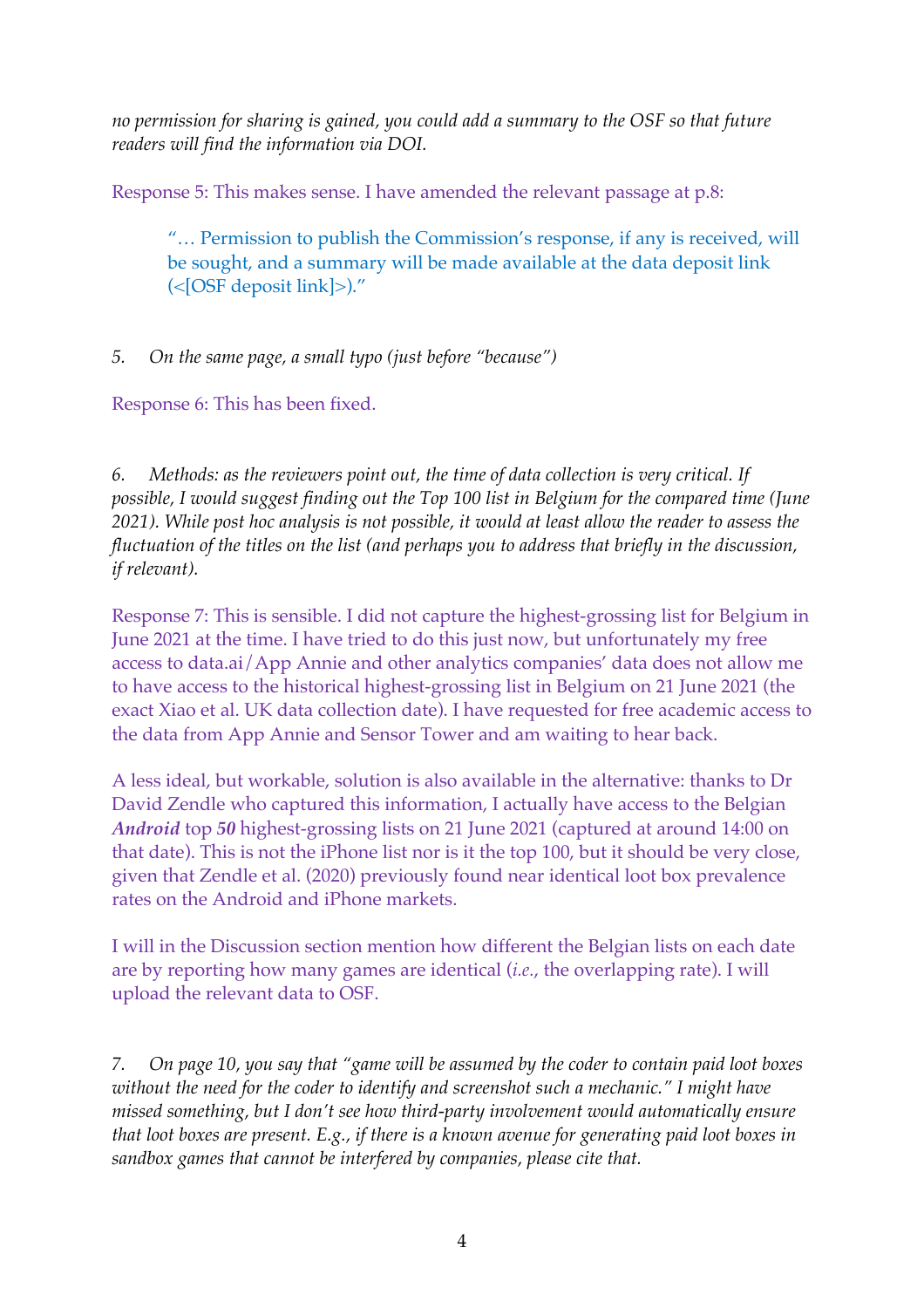Response 8: Specifically, this relates to Roblox and Minecraft (which likely will be in the highest-grossing list in due course because of their popularity).

In Roblox, the company recognises that loot boxes can be implemented by third parties, and the company will moderate such user-generated content. There are rules requiring loot box probability disclosures by Roblox, for example: https://devforum.roblox.com/t/guidelines-around-users-paying-for-randomvirtual-items/307189.

However, it is not known whether I would be able to find any official rules specific to Belgium published by either Roblox or Minecraft stating that loot boxes may not be implemented by third parties in Belgium. My proposal is that if I find such a requirement for Belgium, then the game will be deemed 'compliant' in so far as they have taken some compliance action (even though paid loot boxes will probably still be available somewhere in the game if I looked hard enough). However, in contrast, if I cannot find such an official requirement, then the game will be deemed 'noncompliant' because the developer/publisher has not sought to at least attempt to enforce the law.

That is the approach we adopted when deciding whether Minecraft and Roblox are compliant with loot box probability disclosure requirements in the UK.

I have added the following clarification (p.12): 'However, the game will be deemed compliant with the law and coded as not containing paid loot boxes if…'

Studying the loot box implementations in these two games in-depth is complex and is probably a project on its own. I realise that what I have proposed and adopted in the UK is arguably an imperfect solution to a very unique situation that would arise only in relation to very few games, so my alternative proposal, if the Recommender and the Reviewers are unsatisfied with the above, would be to **exclude such games from the sample and replace them with the next highest-grossing game**.

*8. On page 13, you have the ethics statement "No ethics approval will be required because the present study examines and records publicly available information." Please elaborate, according to what university/country. Different universities and countries have difference ethics policies (e.g., according to the ethics policy of IT University of Copenhagen and the Danish Code of Conduct for Research Integrity, the study did not require ethics assessment).* 

Response 9: I have amended as follows (p.17):

"In accordance with the *Danish Code of Conduct for Research Integrity*[75], as adopted by the IT University of Copenhagen, the present study did not require research ethics assessment and approval because no human participants or personal data are involved and only publicly available information is examined and recorded."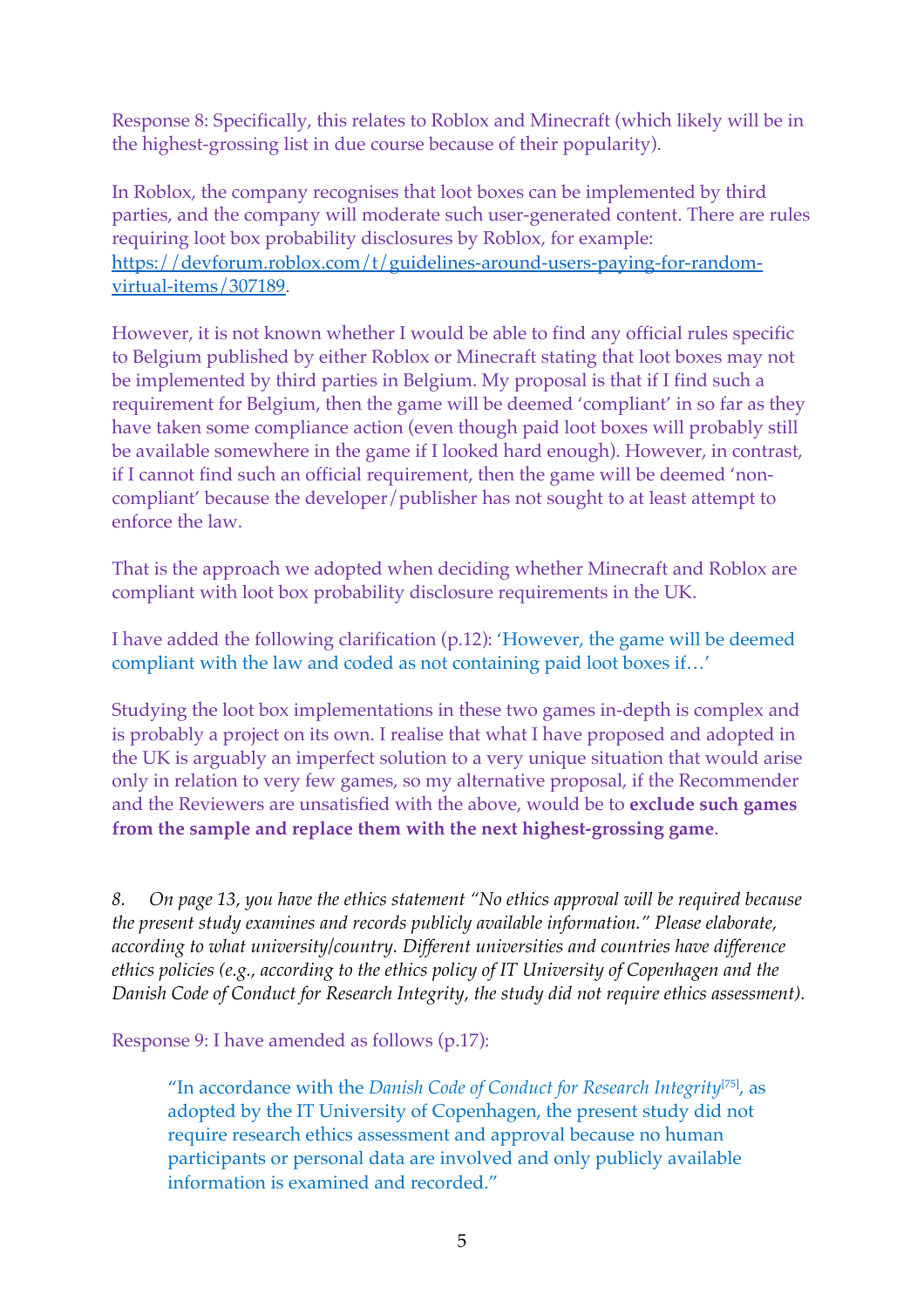# *Methods*

*a) I notice that the prevalence of 0.77 comes from a preprint that has not been reviewed yet. I am flagging it because if the paper remains un-reviewed at Stage 2, or if its peer review ends up affecting the result 0.77, there is a chance that this RR would have to be rejected based on criterion 2B (changes in hypothesis). As it is your own co-authored paper, we can proceed without changes; however, you should be aware that at Stage 2, if the results of the cited paper are still pending, we possibly cannot provide IPA.*

*b) Related to the above, I can see that in a previous study Zendle et al. (2020) found 0.59 in the UK, and this number is from 2019. Although I understand that you prefer to use a more recent prevalence rate, we do not have evidence that the change is due to time alone, i.e., there can be variation in samples for other reasons, too. Considering that your to-be RQs are interested in whether Belgium has a lower rate vs other countries, and previous studies have found UK 0.59/0.77, Australia 0.62, and China 0.91, a bit more justification is needed why 0.77 has been selected, and as one reviewer points out, why would 0.4 be a remarkably low prevalence.*

Response 10: Thanks to Dr Karhulahti for bringing up these two points, which I will address together. For context, I note that we have rapidly communicated the 0.77 UK prevalence rate here in a Letter to the Editor (which I believe was refereed, although I have not confirmed this) in the journal where the Zendle et al. (2020) results were originally published:

Xiao, L.Y., Henderson, L.L., & Newall, P.W.S. (2022). Loot Boxes are more prevalent in United Kingdom video games than previously considered: Updating Zendle et al. (2020). *Addiction*, \_(\_), \_\_. [Advance online publication]. https://doi.org/10.1111/add.15829.

We wrote that Letter to the Editor following peer reviews of the original preprint that did not raise concerns regarding the methodology or the data.

The preprint itself is, of course, under review, but I do not know when it would be published. I am unsure whether that letter to the editor could be deemed as sufficient prior publication as to justify the use of the 0.77 result for the purposes of Stage 2 IPA, hypothetically.

With the said, I note the general concern (aside from whether the data comes from a refereed publication) about using the 0.77 result, which appears comparatively quite high when the other studies are considered and may render it relatively 'easy' for a Belgian result to be significantly lower.

I personally think that the 0.59 UK result was lower than the then true value due to potential errors (or at least conceptual disagreements): in the abovementioned letter to the editor, we noted the potential reasons why the differing 0.59 and 0.77 results might have occurred. This includes that, in our view, (a) a few false negatives (at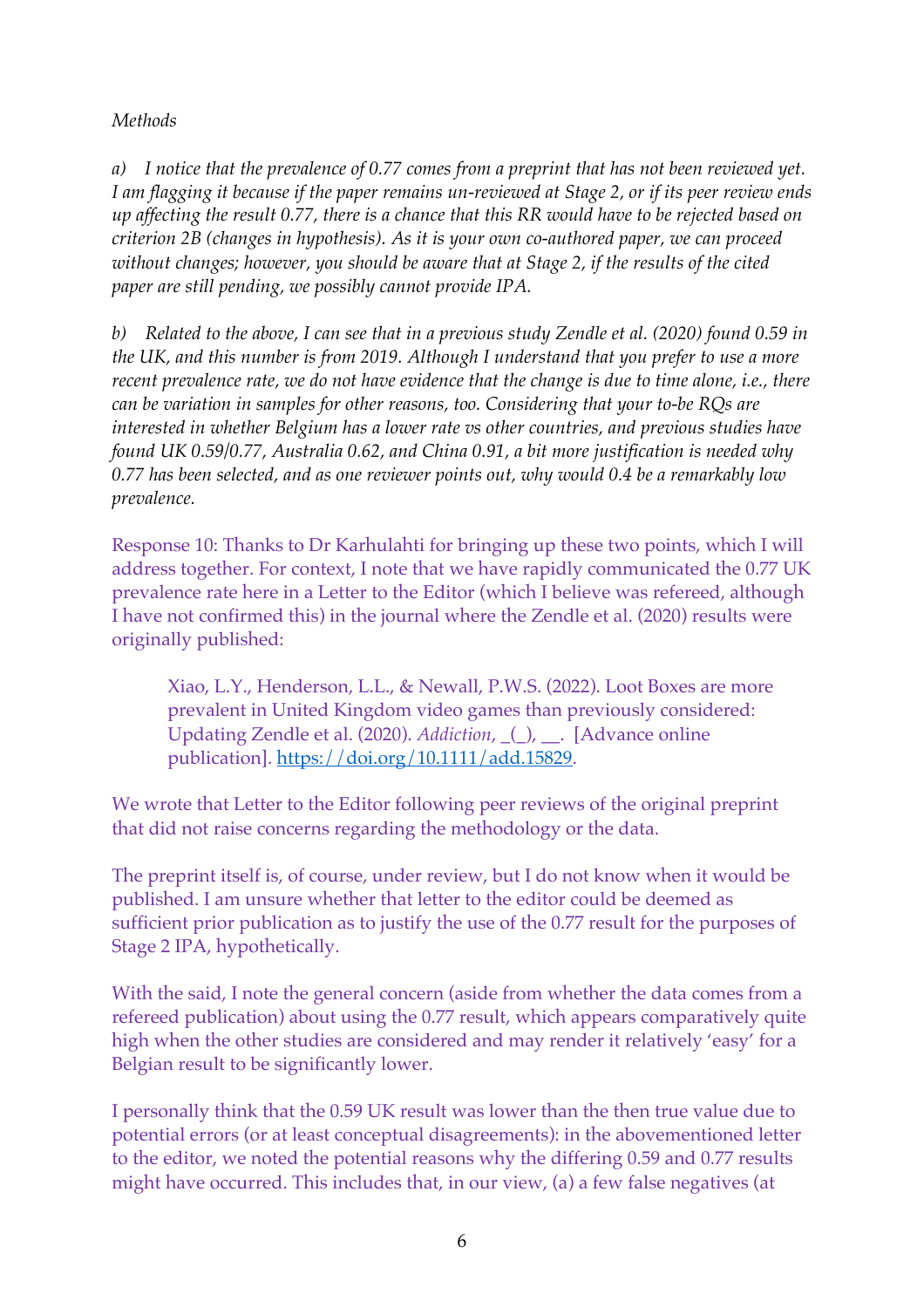least 3% of the sample because Zendle *et al.* used a different methodology for detecting paid loot boxes) and (b) a certain type of paid loot boxes (social casino games) representing a non-trivial percentage of the sample (5% of the sample) was not recognised as paid loot boxes by Zendle *et al.* (although Belgian law would likely view them as paid loot boxes).

The 0.62 Australian result was based on all video games and not games on the mobile platform specifically. p.28 of that Australian report (https://doi.org/10.25946/5ef151ac1ce6f) states: 'A total of 82 video game titles were selected for the environmental scan, which was conducted between August 2019 to October 2019. Video games were selected based on several data sources to identify which were the best selling amongst Australians in 2019. The final list of 82 games reviewed in the environmental scan are provided in Appendix B, along with the data sources.' We know from prior research, specifically, Zendle et al. (2020) that loot boxes are more prevalent on mobile platforms, so the 0.62 does not appear to be the best comparator either as the true value on the Australia mobile platform will likely be higher.

My proposal therefore is to use a hypothetical 0.65 value as a comparator. This approach would avoid issue (a) that Dr Karhulahti identified in relation to needing to change the hypothesis if the preprint is yet to be published, which might lead to a stage 2 rejection. This approach would also more fairly represent the various lower loot box prevalence rates found by the prior literature.

I justify this 0.65 value as follows (pp.13–14):

"The hypothetical 65.0% figure is derived from a holistic consideration of historical loot box prevalence rates in other countries found by the prior literature. Zendle *et al.* (2020) found the UK iPhone loot box prevalence rate amongst the 100 highest-grossing games in February 2019 to be  $59.0\%$ <sup>[4]</sup>; Rockloff *et al.* (2020) found the Australia loot box prevalence rate amongst the 82 'best selling' games on various platforms (*e.g.*, PC, console, and mobile) between August and October 2019 to be 62.0%[2]; Xiao *et al.* (2021) found the Chinese iPhone loot box prevalence rate amongst the 100 highest-grossing games in June 2020 to be 91.0% <sup>[3]</sup>; and Xiao et al. (2021) found the UK iPhone loot box prevalence rate amongst the 100 highest-grossing games in June 2021 to be 77.0% [5]. The comparatively high Chinese 91.0% prevalence rate appears to be an outlier that has been influenced by Far East Asian cultural factors that would not affect a hypothetical Western country that has not regulated paid loot boxes; therefore, little reliance is placed on that datum. The Rockloff *et al*. Australian 62.0% is derived from games on various consoles, whilst it is known that games on mobile platforms (*e.g.*, the iPhone platform which the present study will assess) tend to contain more loot boxes<sup>[4]</sup>; therefore, the 62.0% value might not reflect the contemporaneous Australian loot box prevalence rate amongst mobile games specifically, which likely would have been higher. A comparison of Zendle et al.'s 2019 UK data with Xiao et al.'s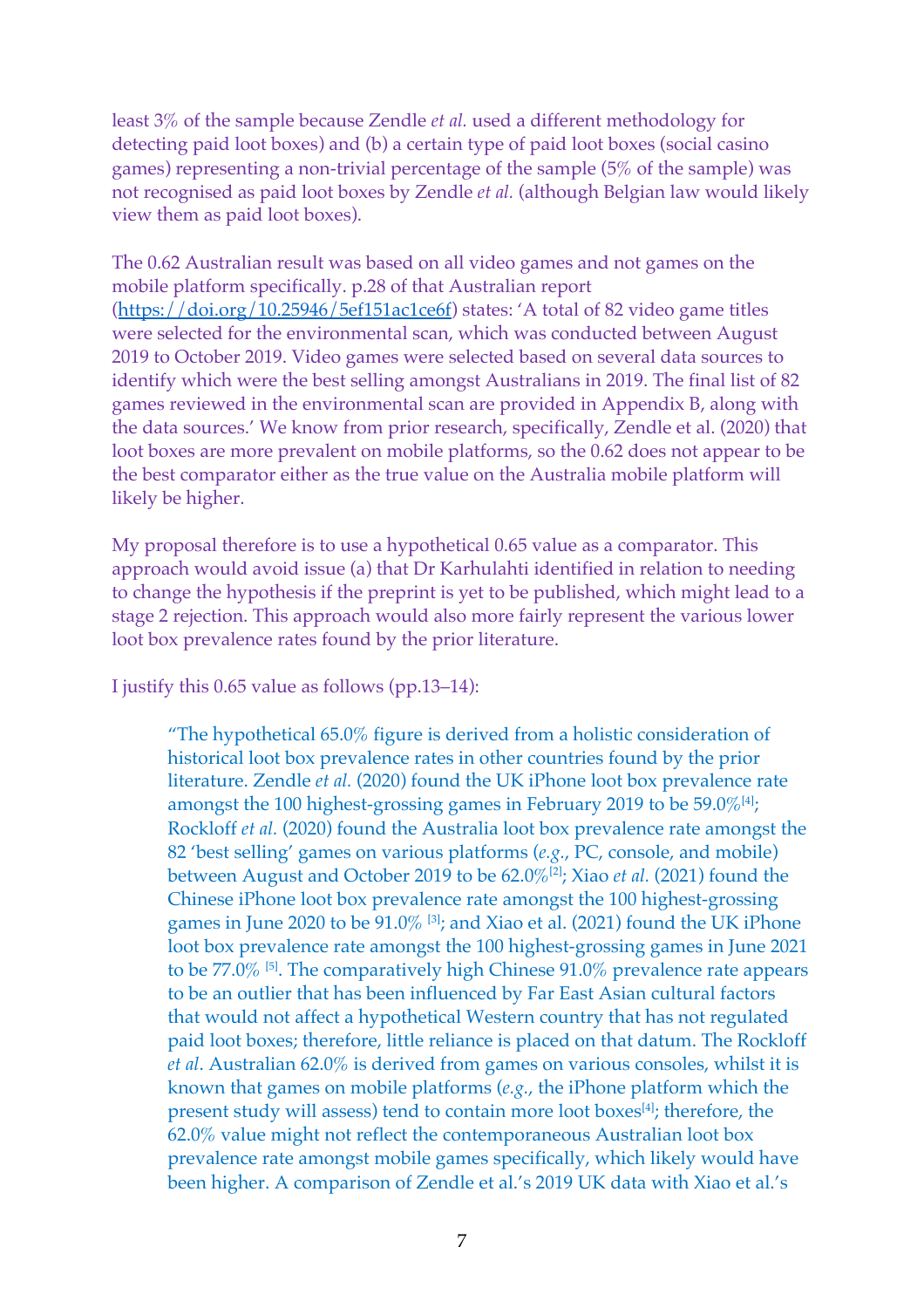2021 UK data suggest that the loot box prevalence rate have increased due to a variety of reasons, including that the 2019 59.0% datum might have been an underestimation, due to certain paid loot box implementations not having been recorded [75]. Xiao et al.'s 2021 77.0% figure is the closest comparator for the present study, in terms of data collection time; however, in context, it is comparatively higher than other values previously observed in Western countries. Accordingly, a hypothetical value of 65.0%, which is slightly higher than the previously observed Zendle et al. UK 59.0% and Rockloff et al. Australian 62.0% values (which were likely slight underestimations), but which is lower than the comparatively high Xiao et al. UK 77.0% value, will be used. This 65.0% value errs on the side of caution and avoid potentially overestimating the effect of the Belgian ban, although unavoidably it is possible that the effect might consequently be underestimated."

*c) There in issue with the method for testing H3. You are planning to use the binomial test, which assumes that the Belgian Top 100 list provides a random variable, but the compared UK Top 100 list is fixed. Yet since both lists produce outcomes as similar random variables, what you seem to need for testing is a 2x2 contingency table.* 

Response 11: In light of the revised decision to use a hypothetical value of 0.65 as the comparator, I believe the binomial test will now be appropriate. Please do correct me, if I am wrong.

*d) I also encourage thinking about the comment from one reviewer regarding the effect, i.e. what effect would be societally beneficial for a regulation like this to be useful in practice. Depending on how you proceed, you will then also need to recalculate power, depending on what your final RQ + hypotheses + method is. Please note that PCI RR does not demand any particular power as long as it is justified; however, some journals do, so you should double check that if you have a specific journal in mind (see the next point).* 

Response 12: Recognising also Dr Chin's comments below on this point, which I address in Response 4 to Dr Chin, I have decided to amend the test that will be used (p.13; pp.14–15). A two-sided test would allow me to draw conclusions both ways.

"Hypothesis 3 will be tested using a binomial test (two-sided test,  $p = .05$ ) to identify whether the percentage of the 100 highest-grossing iPhone games containing loot boxes in Belgium that will be found by the present study will be significantly different from a hypothetical loot box prevalence rate of 65.0%, which a Western country that has not restricted loot box sales is assumed to have. Then, if a significant difference is found and the Belgian loot box prevalence rate is numerically lower than 65.0%, a binomial test (onesided test,  $p = .05$ ) will be used to identify whether the Belgian rate is significantly lower than 65.0%. Alternatively, if a significant difference is found and the Belgian loot box prevalence rate is numerically higher than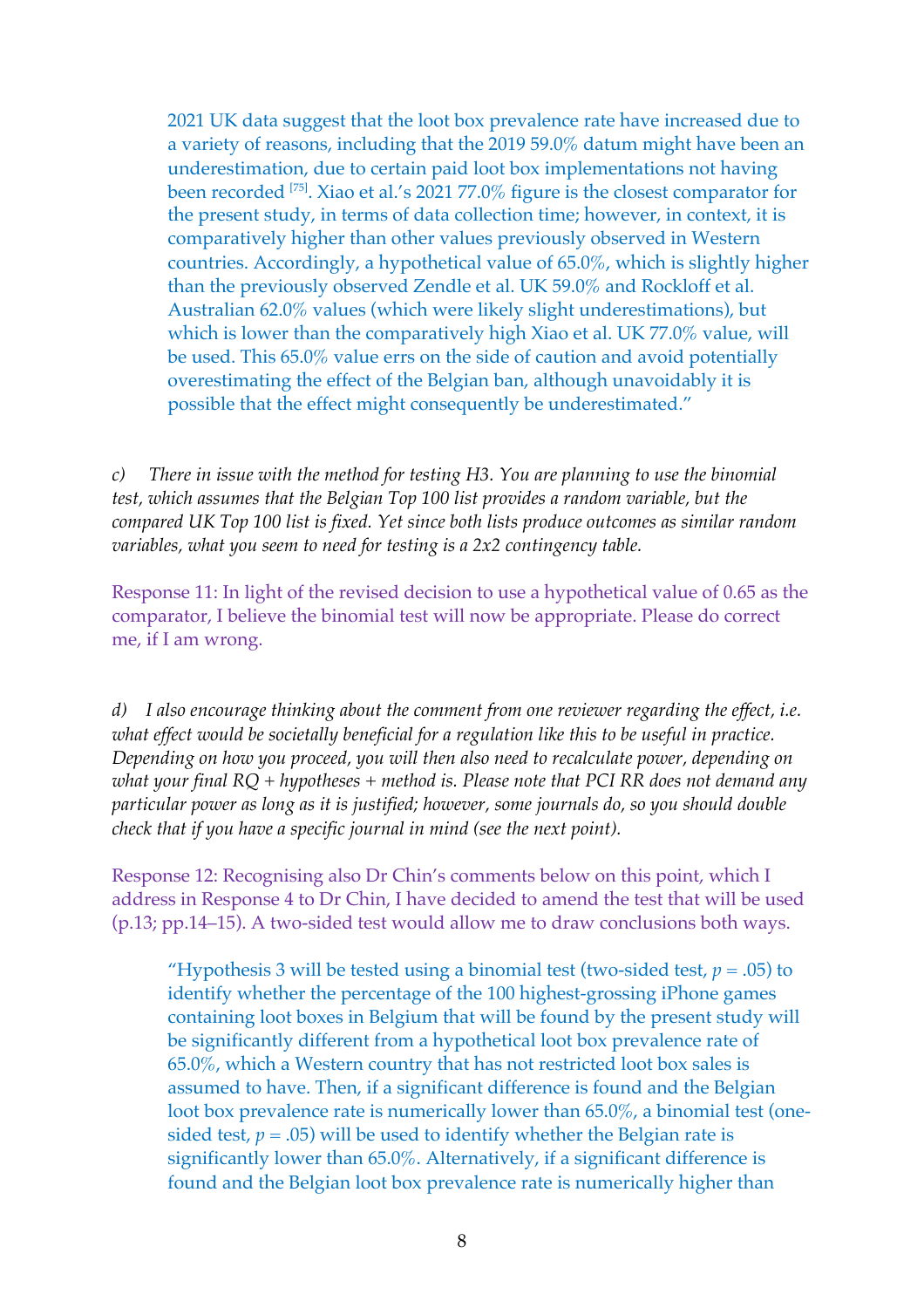65.0%, a binomial test (one-sided test,  $p = .05$ ) will be used to identify whether the Belgian rate is significantly higher than 65.0%."

…

"If a statistically significant difference is found, then Hypothesis 3 is confirmed. As to interpretation, if the Belgian value is significantly different from and significantly lower than 65.0%, then the present study will conclude that it is *possible* that the Belgian 'ban' may have been effective at reducing paid loot box prevalence in Belgium and that this measure could be considered for adoption in other countries, although it must also be recognised that national differences between Belgium and the previously assessed Western countries (*i.e.*, the UK and Australia), and the passage of time between the data collection points, may also have contributed to the results. The present study will then recommend other countries' policymakers and regulators to consider adopting a similar measure if they desire to reduce paid loot box prevalence rates in their country: how strongly this recommendation will be put by the present study depends on the results of Hypotheses 4 and 5, as detailed below. In contrast, if the Belgian value is significantly different from and significantly higher than 65.0%, then the present study will conclude that the Belgian ban has been ineffective, noting the same abovementioned limitations. The present study will then caution against other countries' policymakers and regulators from making the assumption that a loot box ban will necessarily be effective, and conclude that the Belgian measure was likely ineffective and should not be adopted by other countries unless effective enforcement can be guaranteed or some other improvements are made. Further, reasoned criticism of the apparent lack of enforcement actions by the Belgian Gaming Commission will also be made."

I will consider a loot box prevalence rate reduction from 65% to 50% as indicating some benefit and have accordingly reconducted a prior power analysis (p.14).

"In the absence of any prior guidance on what effect size would constitute a 'legally meaningful' and 'socially beneficial' regulatory measure, based on intuition, it is proposed that a reduction from the abovementioned hypothetical 65.0% loot box prevalence rate to 50.0% or lower in Belgium would justify a law researcher to argue in favour of the Belgian Gaming Commission's regulatory enforcement actions as having been effective at providing improved consumer protection in comparison to other countries that have taken no regulatory actions. Accordingly, setting the Hedges' *g* at  $-15$ , a priori power analysis using G\*Power has determined, given an  $\alpha$  value of .05: the present sample of 100 games would achieve .86 power in a twosided test for finding a statistically significant difference between the Belgian and the hypothetical 65.0% prevalence rates (see Fig. A1) [73]."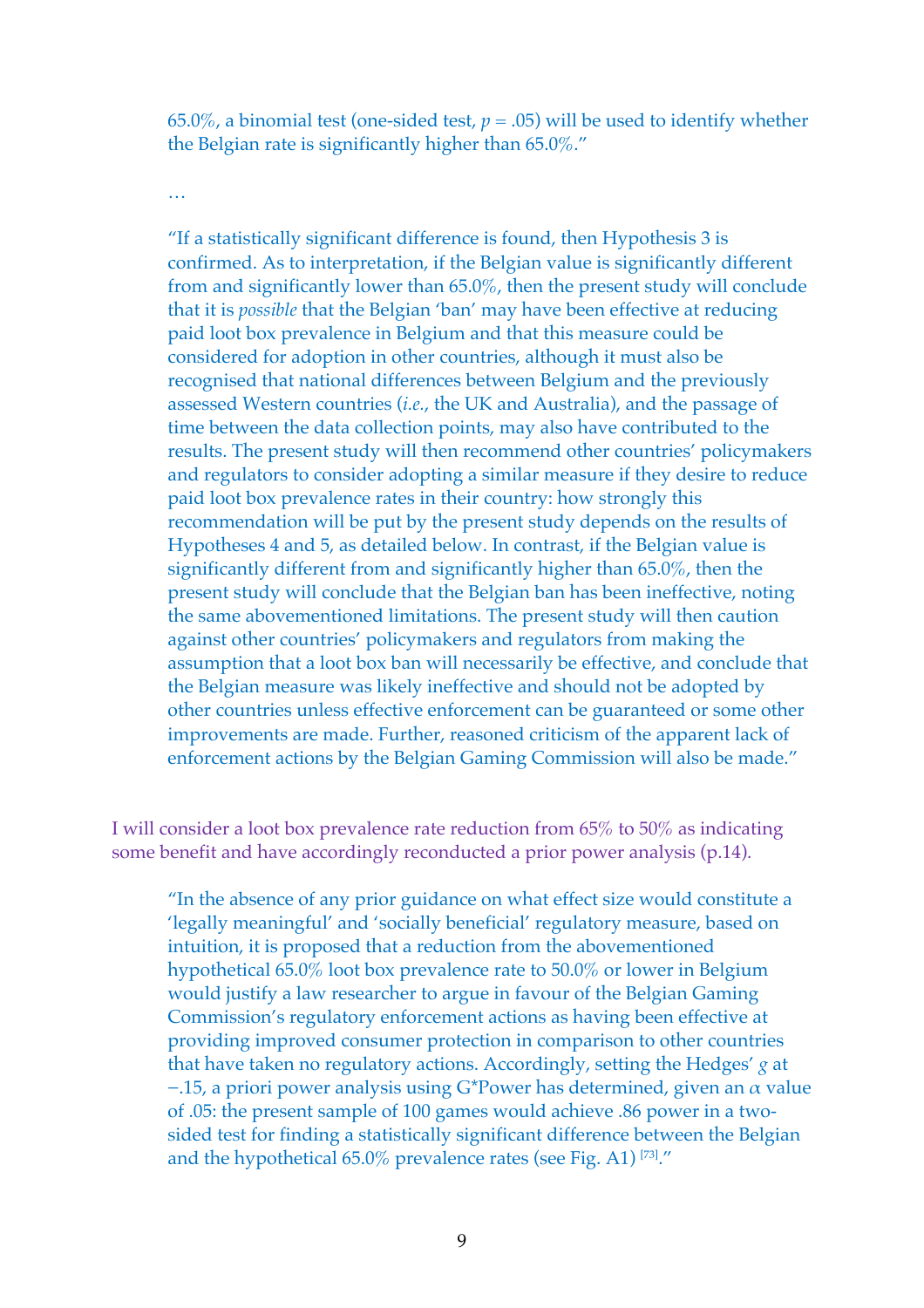Further to what Dr Karhulahti and Dr Chin say regarding what reduction will be viewed as 'effective,' I have decided to add a new research question to compare the loot box prevalence rate that will be found in Belgium against 50% and 25% respectively. These values are derived based purely on intuition as, to my knowledge, there is no guidance.

The tests will only be run in the event that the Belgian loot box prevalence rate is below 50%. This would help me to preregister whether and how I will interpret, as a legal researcher, whether the measure as either 'effective' or 'very effective' and how I strongly I can suggest the adoption of this measure in other countries. This is to prevent me from mentally 'shifting the goal post' when writing the Discussion section based on the found results and thereby biasing the eventual presentation of the results.

"Research Question 4: How effective has the Belgian ban on paid loot boxes been at reducing the prevalence rate of paid loot boxes in Belgium?"

The following hypotheses have been added (p.7):

"Hypothesis 4: The paid loot box prevalence rate amongst the 100 highestgrossing iPhone games in Belgium will be lower than 50%.

Hypothesis 5: The paid loot box prevalence rate amongst the 100 highestgrossing iPhone games in Belgium will be lower than 25%."

And paragraphs added to the Method section (pp.15–16):

Hypothesis 4 will be tested using a binomial test (one-sided test, *p* = .05) to identify whether the Belgian loot box prevalence rate that will be found by the present study will be significantly lower than 50.0%.

Hypothesis 5 will be tested using a binomial test (one-sided test, *p* = .05) to identify whether the Belgian loot box prevalence rate that will be found by the present study will be significantly lower than 25.0%.

One-sided tests are appropriate for Hypotheses 4 and 5 because Research Question 4 is only concerned with the possibility of the Belgian loot box prevalence rate having been reduced by the ban and to what degree that reduction has been. Assuming the loot box prevalence rate in Belgium to be 2%, in line with Hypotheses 1 and 2, a priori power analyses using G\*Power have determined, given an α value of .05 and setting the Hedges' *g* to −.48 for Hypothesis 4 and −.23 for Hypothesis 5: the present sample of 100 games would achieve .99 power in a one-sided test for finding a statistically significant difference for both tests (see Figs. A2 and A3)<sup>[73]</sup>. These two tests will only be run and reported if the Belgian loot box prevalence rate that will be found by the present study is significantly lower than 65.0% (as will be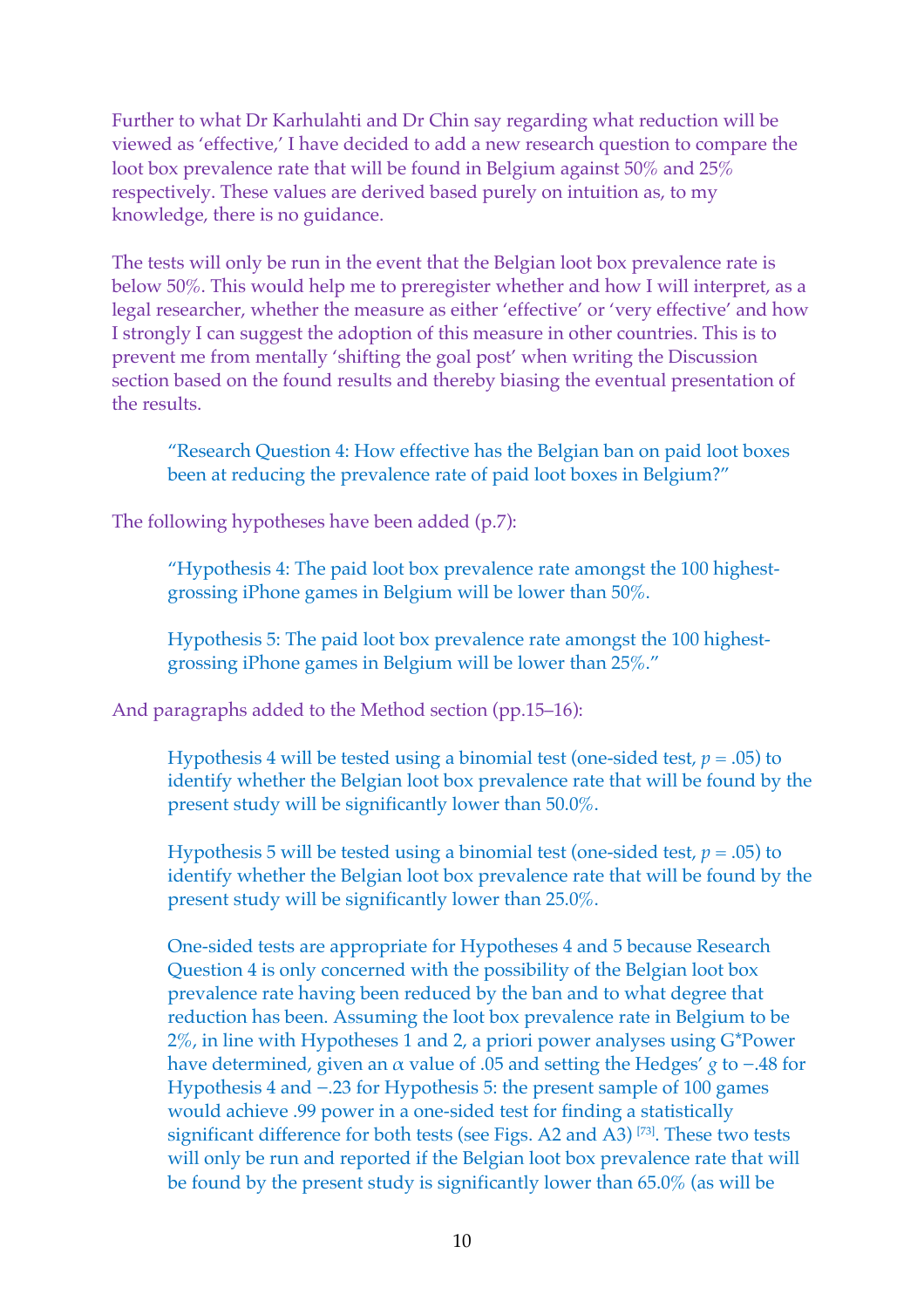determined through Hypothesis 3) and numerically lower than 50.0% and 25.0%, respectively. The 50.0% and 25.0% values were chosen based on intuition, due to the absence of any guidance on what reduction would objectively be deemed in law as 'effective' or 'particularly effective.'

Hypothesis 4 is confirmed, if a statistically significant difference is found. The interpretation will be that the measure has been effective at reducing paid loot box prevalence in Belgium. If no significant result is found, then the interpretation will proceed on the basis that the loot box prevalence rate was significantly lower than 65.0%.

Hypothesis 5 is confirmed, if a statistically significant difference is found. The interpretation will be that the measure has been *very* effective at reducing paid loot box prevalence in Belgium. If no significant result is found, then the interpretation will proceed on the basis that the loot box prevalence rate was significantly lower than 50.0%.

*e) I would also like to highlight some parts of the conclusions. On page 12, it says: "if no significant difference is found, then the present study will conclude that the Belgian ban did not appear to affect paid loot box prevalence in Belgium, thus disconfirming Hypothesis 3. The present study will then conclude that the measure is likely ineffective and should not be adopted by other countries." However, not being able to find effect is not the same thing as finding evidence for no effect. You cannot conclude ineffectiveness based on non-significance alone. If you want to obtain evidence for no effect, see e.g., Dienes (2021)*

*Dienes, Z. (2021). Obtaining evidence for no effect. Collabra: Psychology, 7(1), 28202. https://doi.org/10.1525/collabra.28202*

Response 13: Dr Karhulahti is correct to point this out. I have amended as follows (p.15; the 'alternative research methodologies' refers to what is discussed in Response 7 to Dr Chin):

"However, if no significant difference is found, then the present study will state that no sufficient evidence that the Belgian ban affected paid loot box prevalence in Belgium has been found, thus Hypothesis 3 can be neither confirmed nor disconfirmed. Alternative research methodologies for future studies will be discussed."

*f) This is a small issue, but in H1 and H2, one reviewer notes how absolute null might not be optimal, and I agree some type 1 error control would be appropriate here. I would suggest keeping it simple, e.g., considering that Zendle et al. (2020) found 1 false positive, you could just double that to be safe and corroborate H1/H2 if more than 2 cases occur (more than 2% prevalence). Although confirming the positives should be rather easy due to the sample size, some control seems reasonable because many things can affect the obtained the sample. If you*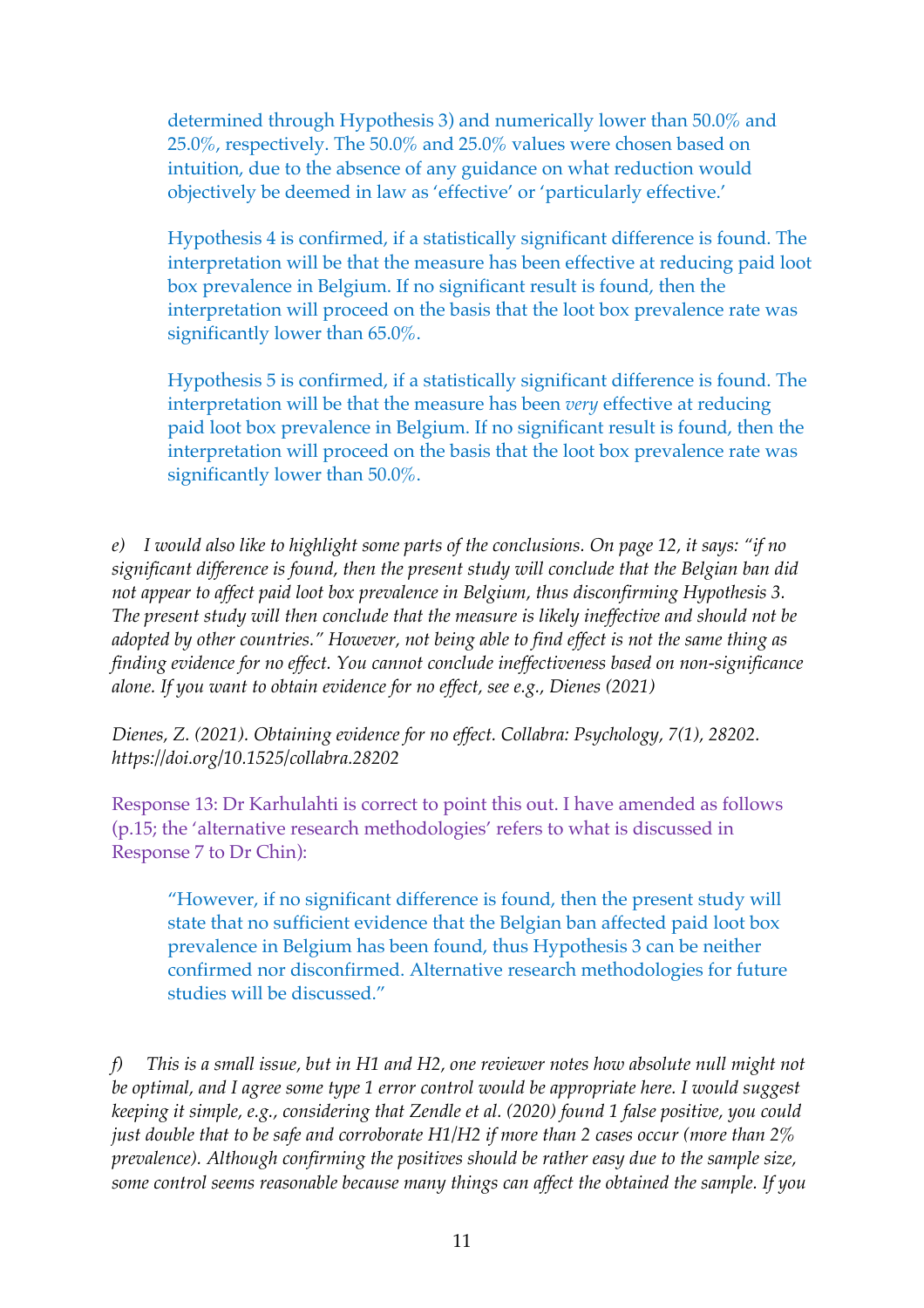*wish, you may add that in case H1 or H2 is not corroborated but 1 or 2 instances are found, these games will be investigated in-depth as an exploratory analysis. I also encourage you to consider setting alternative/competing hypotheses, as suggested by one reviewer (but you can choose not to, if you so prefer).* 

Response 14: Thank you for highlighting this point, which I appreciate that Dr Moshirnia has also raised. I have amended H1 and H2, as suggested, to include some type 1 error control. Specifically, my wording of 'any one' (*i.e.*, > 0%) has been changed to 'more than two' (*i.e.*, >2%) (p.12). In addition, 'None of' has been changed to 'More than two of' (p.7).

Some amendments have also been made to the abstract and main text to reflect this change.

*Finally, I must ask you to revise the table at the end of the MS. Please include all tested hypotheses, and carefully think in each case what can and cannot be deduced from their outcomes. In addition to all the above, please see and respond to the reviewers' respective feedback. Needless to say, if you disagree with some the requested revisions, you are free to justify alternative choices. Do not hesitate to contact me if something is unclear. I look forward to reading the next version, based on which I will see if another external review round is needed.*

Response 15: I have revised the table accordingly and added this as Appendix 2. Given that I have made quite substantial changes to the methods in relation to H3–5, I welcome and would indeed appreciate further scrutiny through another round of external reviews.

*Sincerely, Veli-Matti Karhulahti*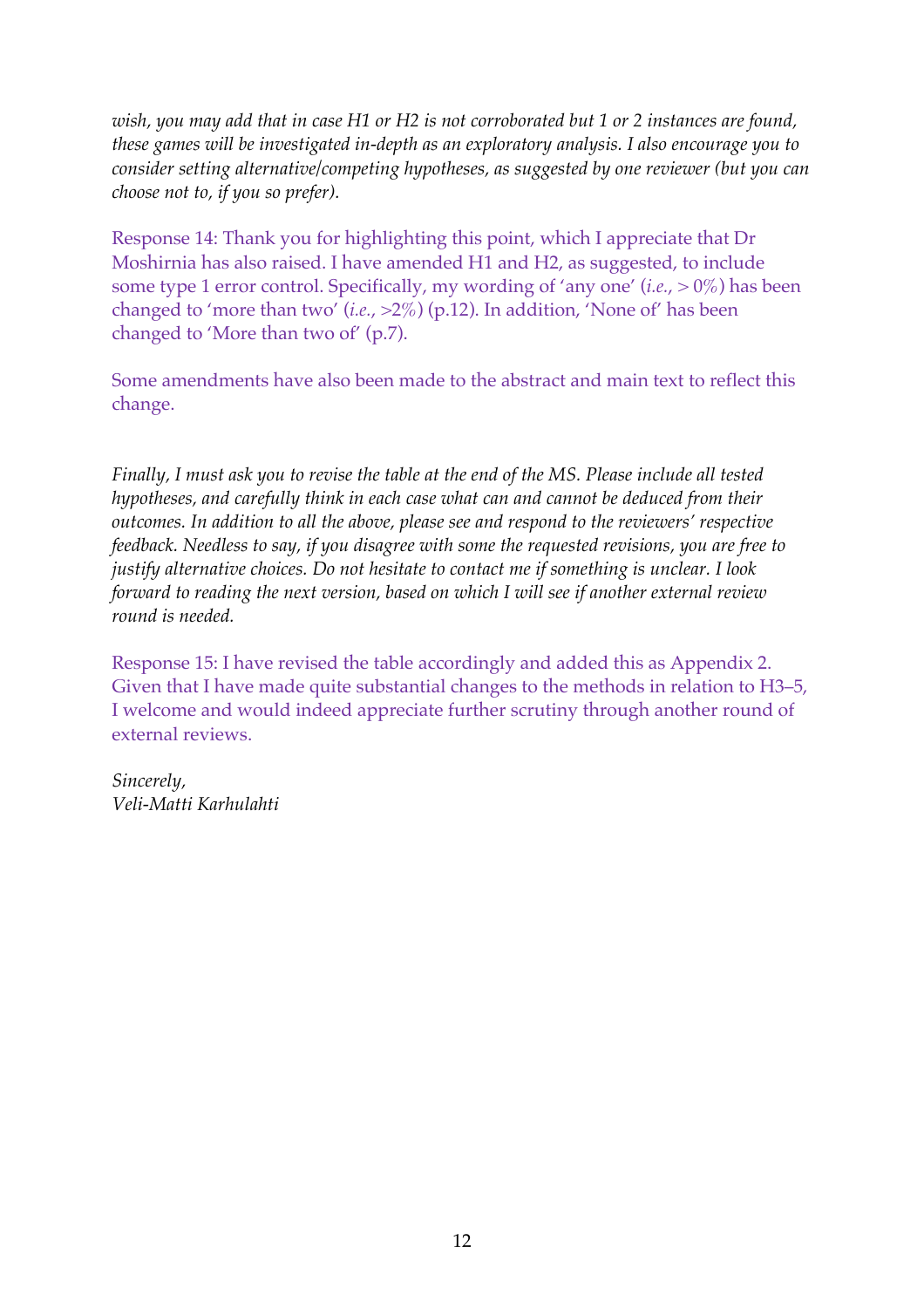#### -- **Review 1 by Dr Andrew Moshirnia**

Thank you for the opportunity to review this paper at stage 1. I am familiar with Dr. Xiao's work in this area. Overall, I would heartily recommend this experiment, with some slight revisions. I note these below:

Response 1: I thank Dr Moshirnia for his time and attention in reviewing this manuscript. I note merely for the public record (appreciating that these reviews and responses might be published, if the manuscript is eventually accepted) that I do not yet have a PhD and am pursuing one presently.

In reviewing the document, I flagged the assertion that a value out mechanism would constitute gambling under most laws/national codes. This statement should be softened, as the value out mechanism would not become gambling provided that there is guarenteed value of the purchase in any event (this is the legal manuever that renders collectibe card cards legal and non-gambling, even if there is a secondary market in which cards may be exchanged for value).

Response 2: I take Dr Moshirnia's point, and I have amended my wording of 'most, if not all, countries' to 'many countries' instead. I also clarified that the 'national gambling regulators' are 'European' and gave some examples: ', including in the UK, Denmark, and Belgium.' Each of the reference following that assertion is to a European gambling regulator asserting the same position that a value out mechanism would constitute gambling under their public gambling laws.

I believe what Dr Moshirnia highlights as a legal element of 'gambling,' 'injury to property' is a relatively unique legal hurdle in US law, specifically under RICO, to recover civil damage.

I note that in the process of revising this manuscript, Dr Moshirnia has been proven right: the Dutch court has determined that cash-out loot boxes are not gambling, but for a different reason. Portions of the manuscript has been amended (quite significantly) accordingly.

The research question makes sense: an interpretation of law has been announced and in theory compliance should be absolute or near absolute. The hypotheses are perhaps too strict to test this, however, as near perfect compliance (presence of 2% of top 100 containing loot boxes) would return the same hypothesis rejection as complete refusal to comply (presence of 98% of top 100 containing loot boxes). In light of this it may be useful to insert an alternate hypothesis (with a cut off of 2% or 5%) rather than an abolute (as currently stated), because the rejection of the null may lead to less meaningful post-hoc if these alternates are not established before-hand.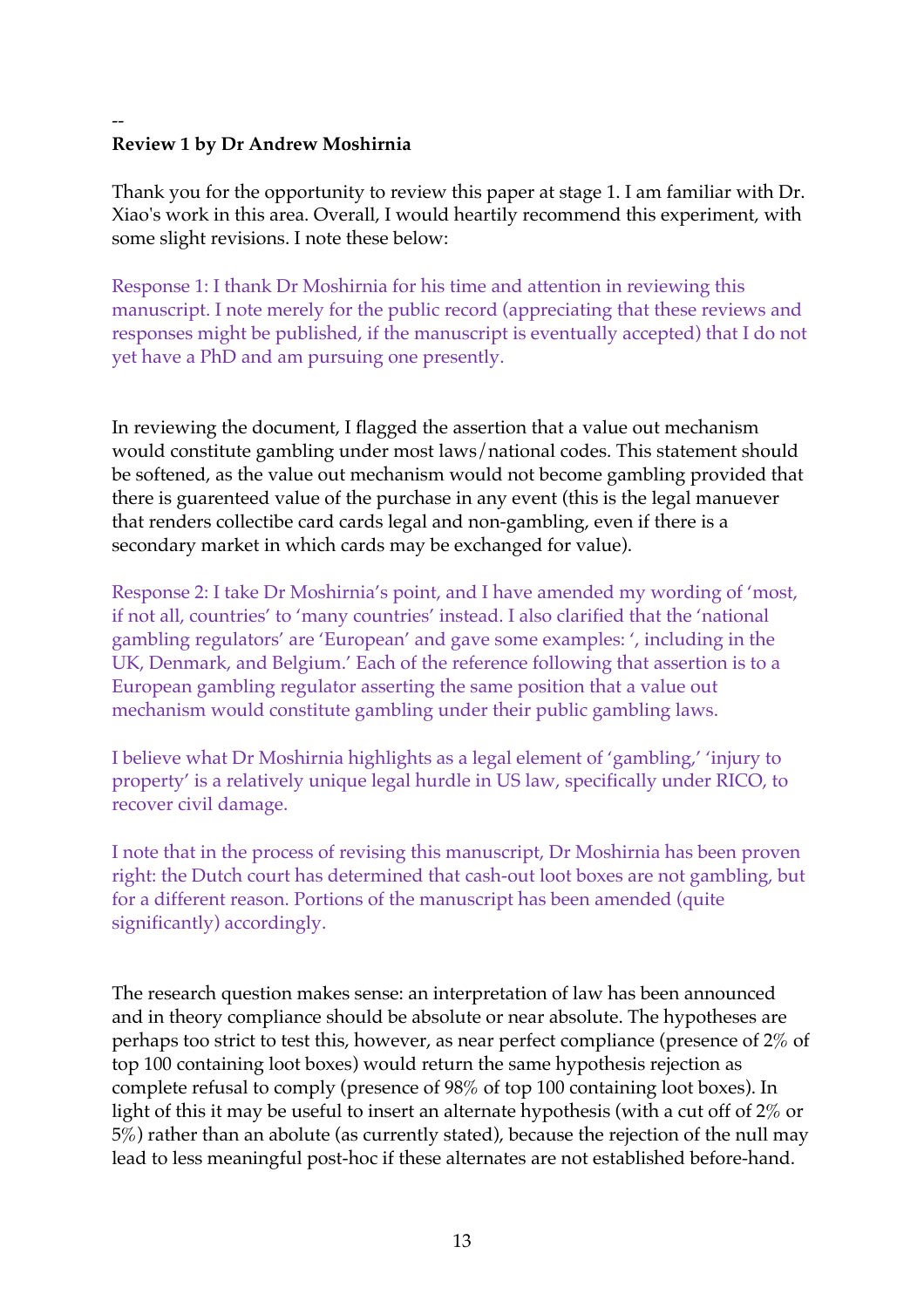Response 3: This makes sense. I have amended H1 and H2, as suggested, to include some type 1 error control. Specifically, my wording of 'any one' (*i.e.*, > 0%) has been changed to 'more than two' (*i.e.*, >2%) (p.12). In addition, 'None of' has been changed to 'More than two of' (p.7).

Hypothesis #3 is a simple comparative and I agree with the approach (one-tailed) and the method.

Response 4: I note that H3 has since been changed and H4 and H5 newly added.

Hypothesis #4 is an interesting question based primarily on what terms of service will control (locality of play or locality of installation). The method may be improved by also setting the locality of the phone to Belgium through the OS, but this may not be needed.

Response 5: This is sensible. I have amended the relevant section to clarify exactly what locality the phone's setting will have at each stage of the study. Indeed, inspired by Dr Moshirnia's suggestion, I will attempt both possibilities (p.13).

"... With the Country/Region setting of the Apple ID initially set to the UK, the coder will then attempt to access the paid loot box purchase screen and the Apple App Store payment pop-up screen and record their experience from within Belgium. Then, the Country/Region setting of the Apple ID will be changed from the UK to Belgium, and the coding process will be repeated. Thusly, the two potential possibilities of setting the phone's geographic location to either Belgium or a non-Belgian country will be tested. …"

Relevant to this. I also added the following to account for the unlikely event that one of these three games will be removed from the market prior to data collection (p.13):

"… In the unlikely event that any of these three games becomes unavailable for download and online gameplay (e.g., removed from the Apple App Store), another popular game developed by a company from the same region as the unavailable game; known to contain paid loot boxes in the UK; and in which paid loot boxes represent a fundamental aspect of the game's gameplay and monetisation will be chosen to replace that game. …"

The sample size is sufficient to provide meaningful results.

The use of 1 hour of game play is a reasonable means of arriving at a result, but the author is surely aware that some games' loot boxes function primarily as forgiveness or pity counters (that is, the player is losing frequently so loot box item is offered to increase victory chances). The 1 hour of play should then include deliberate losses by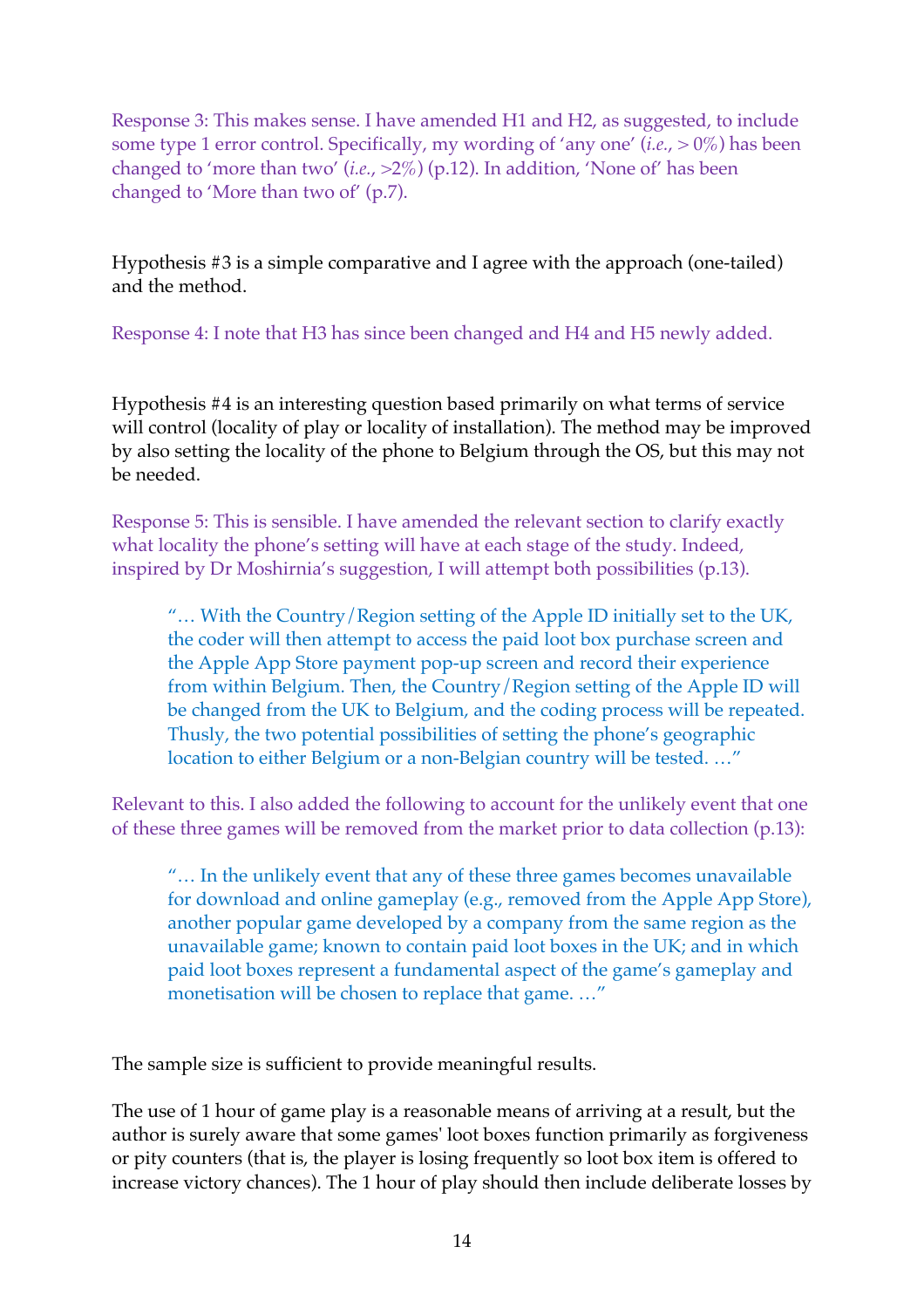player to solicit these offers (if present). This may account for prior interrater disagreements.

Response 6: Thanks. A false negative is unfortunately never avoidable but acceptable in this context, as explained and justified in the manuscript. With that said, I will ensure that the 1 hour of gameplay will be used efficiently to explore all possibilities.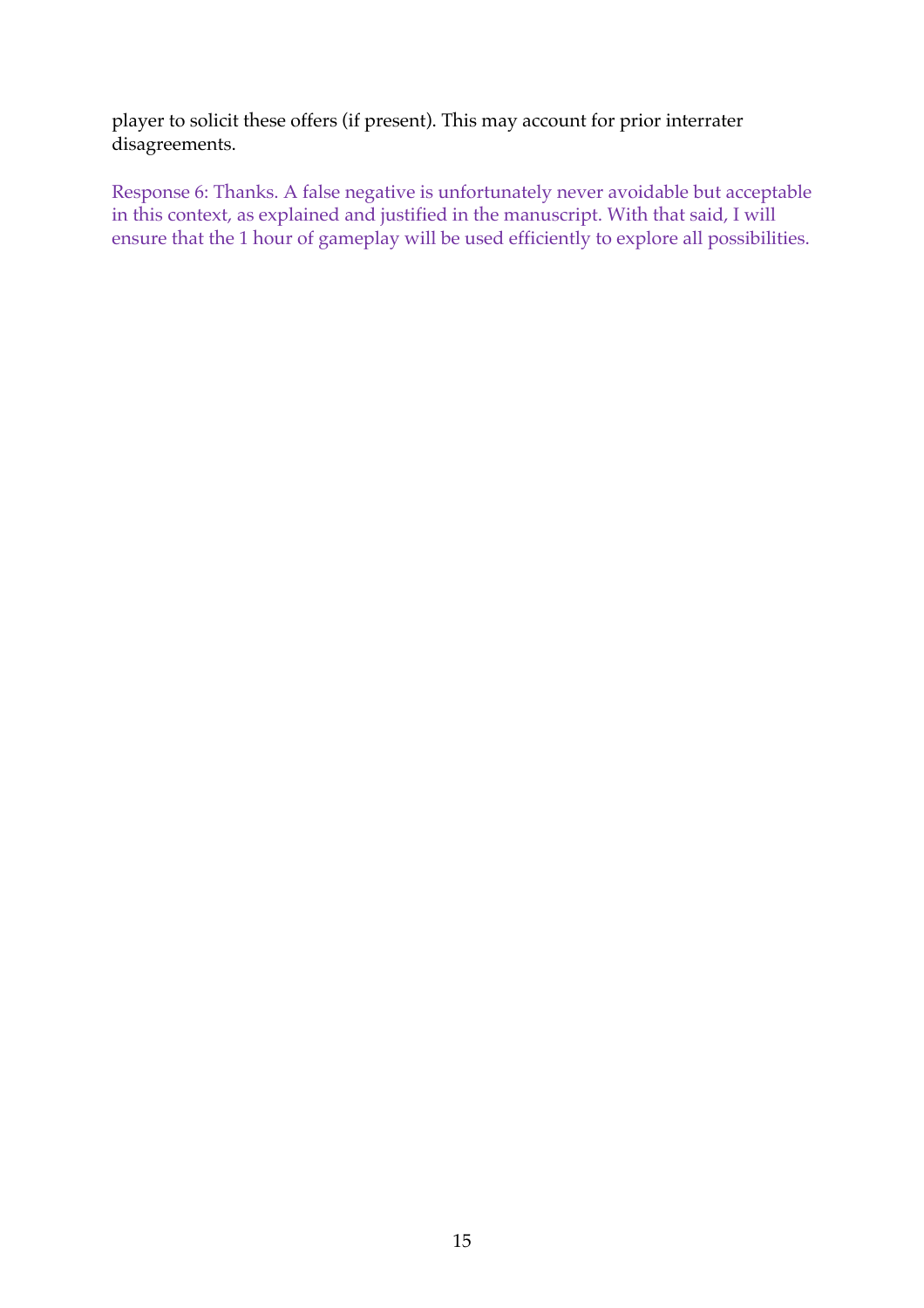### -- **Review 2 by Dr Joseph Macey**

1A. The scientific validity of the research question(s).

No research question is explicitly presented by the author(s), instead the aims of the research are presented in the body of the text, for example:

"Given that there is significant interest in emulating this regulatory approach, it is important to assess whether this Belgian 'ban' on loot boxes has been effective."

# And

"… a survey replicating the methodology of previous loot box prevalence studies [3– 5] will be conducted in Belgium to assess: (i) the effectiveness of the Belgian Gaming Commission's threat to criminally prosecute video game companies for implementing paid loot boxes without a gambling licence (i.e., the Belgian 'ban') [44] and (ii) whether the loot box prevalence rate in Belgium is consequently lower than in other Western countries where no loot box regulation has been enforced, e.g., the UK. Doing so sheds light on whether the Belgian ban has effectively changed video gaming companies' behaviour."

Whilst the research is both well-designed and justified, it would benefit from the research question(s) being clearly presented, in lines with the requirements of PCI RR.

Response 1: I am grateful to Dr Macey for taking the time to review this manuscript. As I detailed in Response 4 to Dr Karhulahti's Recommender Comments, the research questions are now individually stated.

Although not directly connected to the validity of research questions, I would urge the author(s) to revise the following content:

"The restrictive course of action taken by … who would never have been harmed [58]."

In its current form, the language used clearly reflects the author(s) opinion rather than a neutral assessment of arguments supporting or opposing the Belgian approach (further emphasised by the use of 2 prior papers by the same author to support the statements).

Response 2: Yes, Dr Macey is right in saying that this is my counterargument to a ban on loot boxes that I have not seen expressed elsewhere by others. I think it is fair to make this point in the context of a law paper, especially as this is one of the primary motivations as to why I personally think it would be sensible to conduct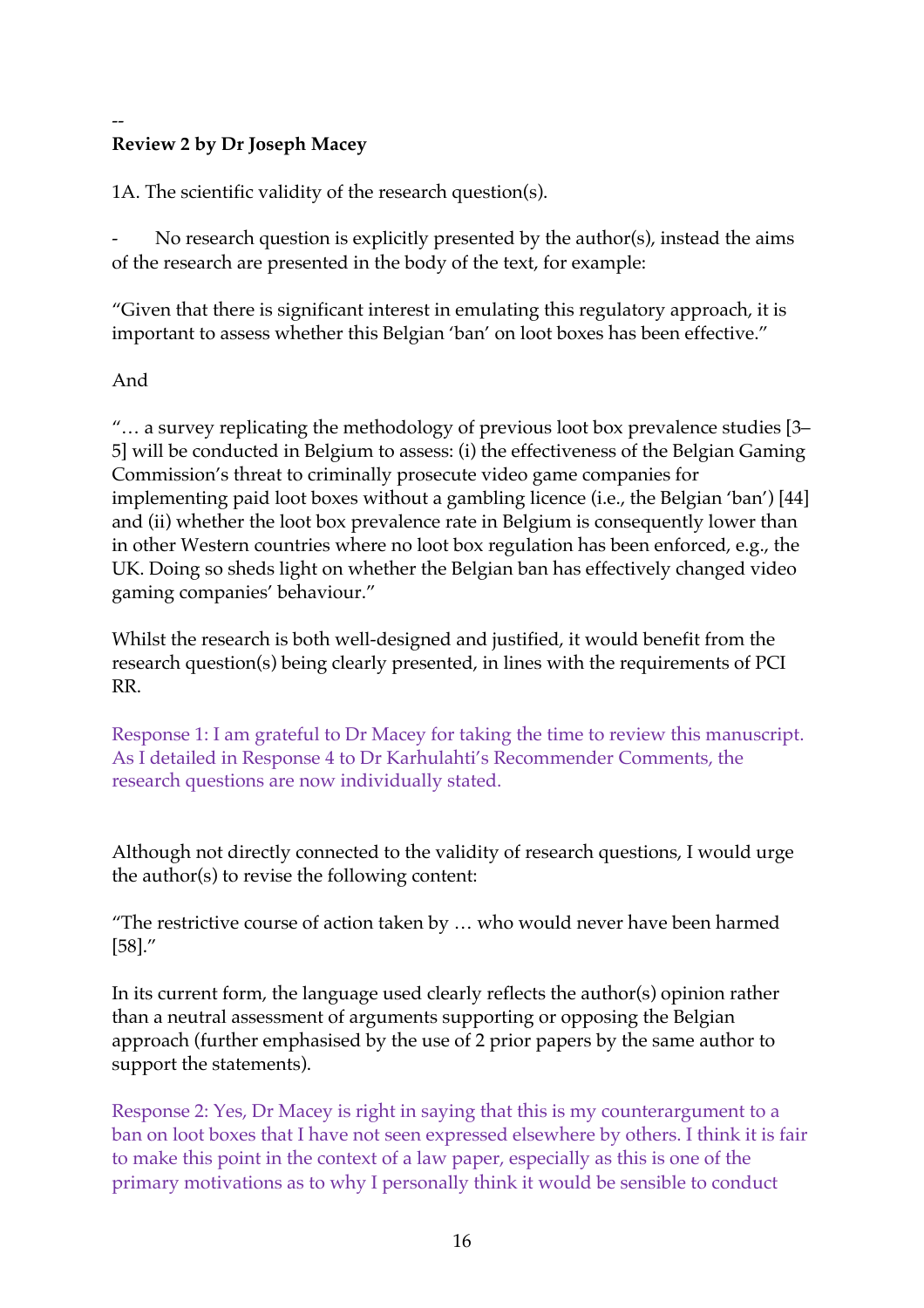this study. However, I appreciate Dr Macey's point. I now provide a more neutral assessment of the situation by adding the following description of the more widely accepted opposing position that the measure is beneficial before my own counterargument is presented (p.4):

"… Therefore, Belgian players will likely find it more difficult to purchase loot boxes (if they are able to do so at all) than players from other countries who continue to have unrestricted access. Belgian consumers are thereby likely better protected from the potential harms of loot boxes: players who cannot spend any money at all on loot boxes could not 'overspend' and would not suffer potential financial harms…"

For transparency, I would be happy to add that "I have argued elsewhere…" before the section on overregulation (*i.e.*, immediately following the section quoted above), if Dr Macey may think that would improve the fair presentation of the arguments.

1B. The logic, rationale, and plausibility of the proposed hypotheses, as applicable.

The 4 hypotheses are appropriate and the rationale for their development is logical and easy to follow. However, H3 would benefit from some minor revision as the way it is presented may cause confusion to some readers. I would suggest something along the lines of:

"Of the highest-grossing iPhone games, fewer will contain paid loot boxes in Belgium than in the UK."

Of course, the author(s) are free to make any changes, or not, as they see fit.

Response 3: This makes sense. I note that this hypothesis was changed to reflect a change in study design, as detailed in Response 10 to Dr Karhulahti. I have changed this as follows (p.7):

"Hypothesis 3: Of the 100 highest-grossing iPhone games, the percentage that will contain paid loot boxes in Belgium will be significantly different from the percentage of a hypothetical Western country that has not restricted loot box sales."

1C. The soundness and feasibility of the methodology and analysis pipeline (including statistical power analysis or alternative sampling plans where applicable).

The described methodology, including sampling procedures, variables recorded, and analytical approach appears feasible and well-planned. The sample sizes used to address the aims of the research appear to be more than sufficient. However, the justification for selecting the 3 games referenced in H4 could be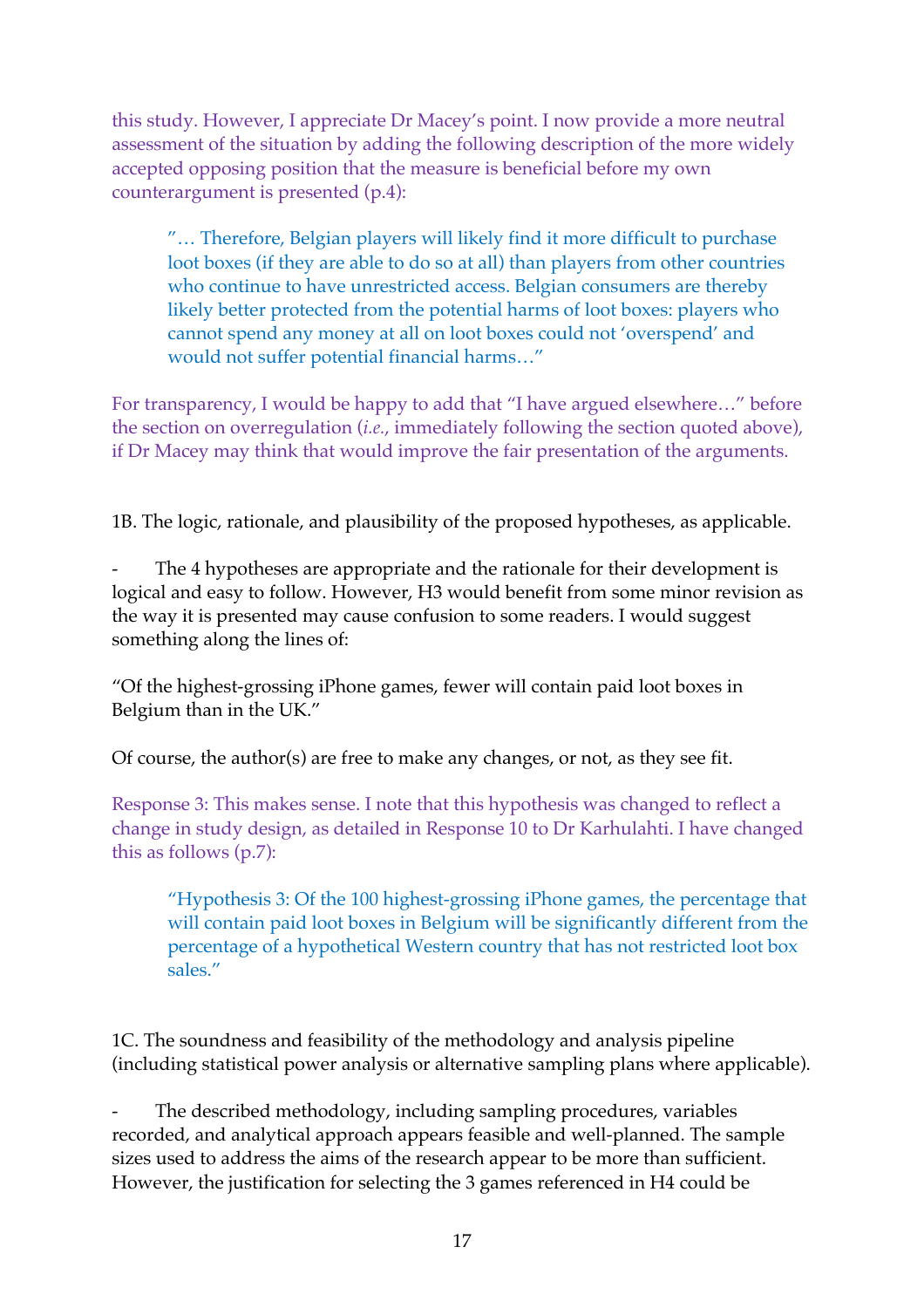further expanded. The fact that they represent offerings from game companies in 3 different regions (US, Europe, and China) is appreciated, but the reader would benefit from a more detailed explanation of why these particular games were chosen; are they the highest-ranked examples from each chosen reason (either in terms of number of players, or of revenue raised) or did other considerations guide the author(s)?

Response 4: I have added the following to justify the choices made (p.16):

"These three popular games were chosen because they have been widely published across the world (including in both the UK and China) and have consistently performed well financially. Importantly, engagement with loot boxes is a fundamental and arguably unavoidable and inalienable aspect of all three games' gameplay and monetisation because the vast majority of ingame content (*e.g.*, playable characters) *requires* engagement with loot boxes to unlock (at least in the UK version of the games)."

The authors describe the analytical approach and the conditions under which the different hypotheses will be considered to be a) met, or b) rejected. In reference to H3 the authors are frank in their presentation when they discuss how the presented methods cannot offer a clear assessment of a), they state that any conclusion will be discussed in terms of "possibility" that Belgian legislation affected paid loot box offerings. While it is likely impossible that author(s) will be able to access earlier versions, it may be worth supplementing the game analysis with additional analysis of company statements (if any) regarding their reaction to the Belgian legislation.

Response 5: This is a really good idea, and I will keep this in mind. I do not think that I would necessarily have space/word count to include this exploratory analysis in this particular registered report.

1D. Whether the clarity and degree of methodological detail is sufficient to closely replicate the proposed study procedures and analysis pipeline and to prevent undisclosed flexibility in the procedures and analyses.

The method of data collection and analysis is clearly presented and comprehensible, allowing replication.

Response 6: Thanks.

1E. Whether the authors have considered sufficient outcome-neutral conditions (e.g. absence of floor or ceiling effects; positive controls; other quality checks) for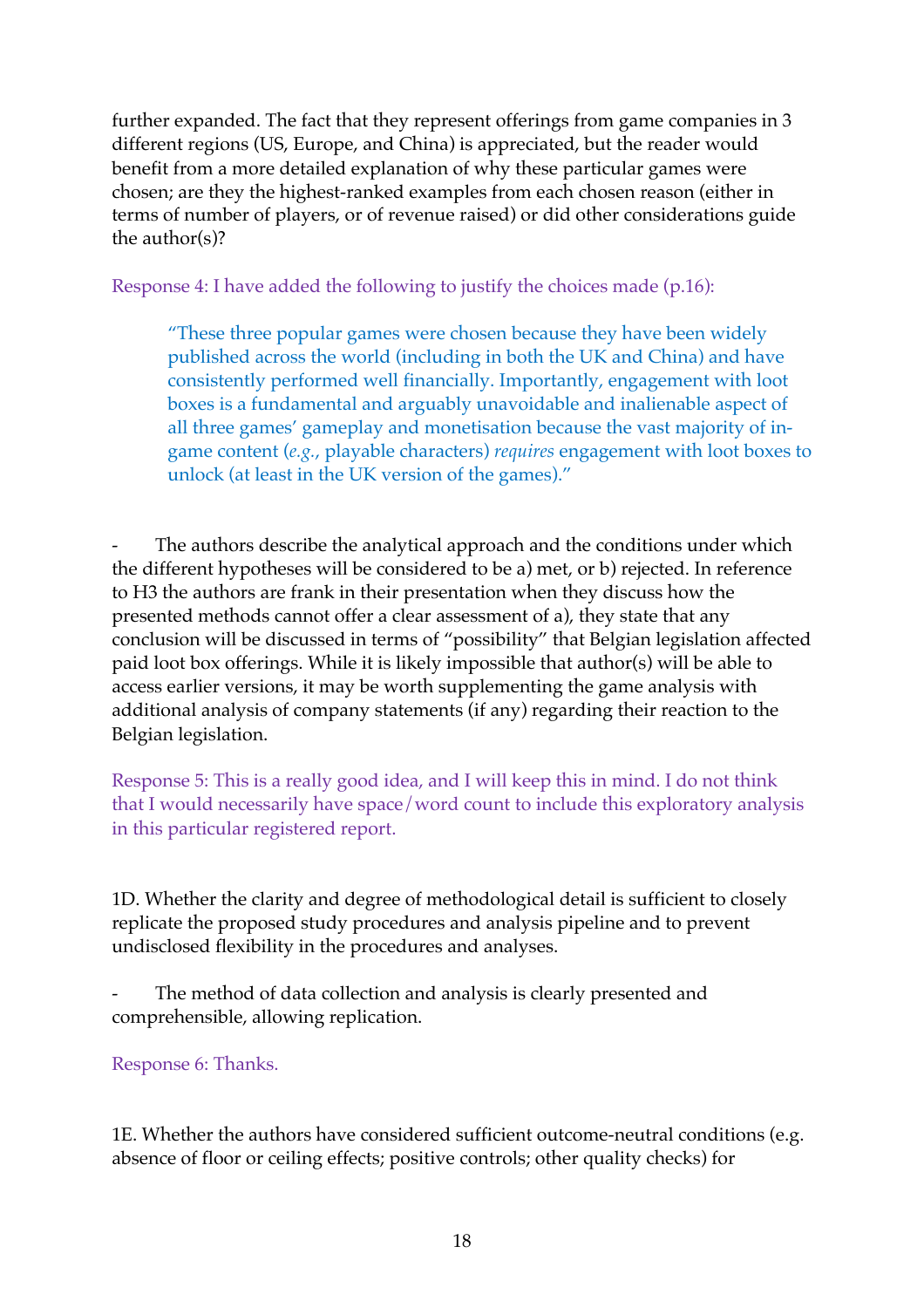ensuring that the obtained results are able to test the stated hypotheses or answer the stated research question(s).

- The author(s) state that only a single researcher will be coding the data sample, using prior studies to justify the approach. Given the nature of the analysis required, and the conditions under which coding will be conducted, this is likely to be acceptable.

Response 7: Thanks very much to Dr Macey's for his time and attention.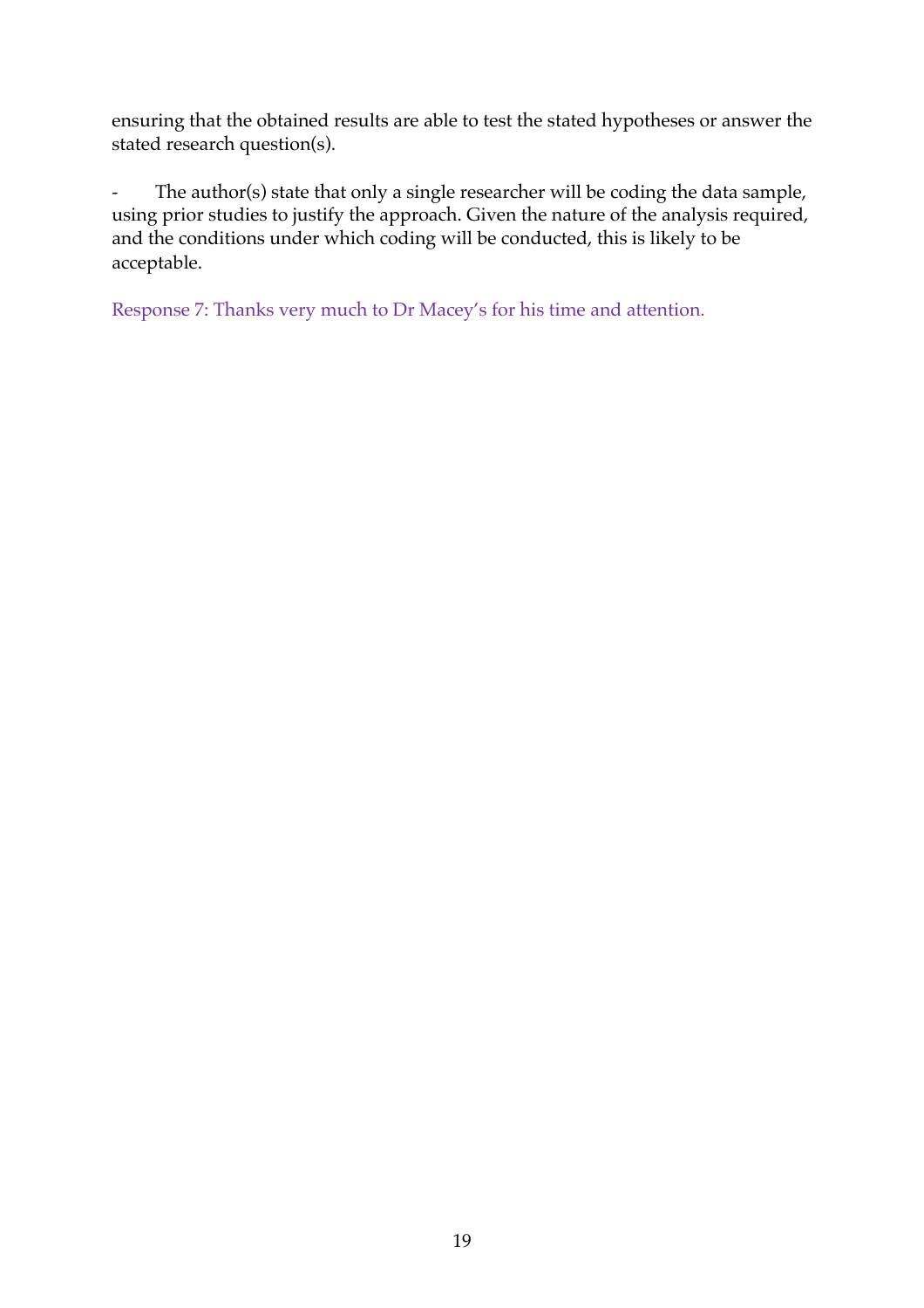#### -- **Review 3 by Dr Jason Chin**

*Title: Breaking Ban: Assessing the effectiveness of Belgium's gambling law regulation of loot boxes*

# *Recommendation: Revise and resubmit*

*This stage 1 manuscript seeks to measure the effectiveness of Belgium's rare legal position that makes it illegal to sell loot boxes in online games, even if the loot cannot be resold. This is a significant issue because, among other reasons, loot boxes seem to be a major way in which modern game developers attain revenue and it is generally of interest to know if regulations are having their desired effect.*

*Overall, I think the proposed approach is a logical one to address the stated questions. However, I think it could be improved and clarified in some ways (or at least these approaches should be considered).*

Response 1: I would like to thank Dr Chin for his detailed review.

1. *The methods might be laid out a bit more fully and perhaps with an appendix with all the measured variables. For instance, I didn't see a variable for the time and date (but maybe I missed it) the loot box was searched for. This would seem to be important if it's ever matched up with the gambling license because this would establish the breach. Would the information provided the Belgian Gaming Commission provide the dates the license is/was active?*

Response 2: Dr Chin is correct to point this out. I did not note the data collection date and time as a variable and now I include this (p.12):

### *"Date and time of data collection*

The date and time, based on Central European Summer Time (or Central European Time, depending on which will be used by Belgium at the data collection period), on and at which paid loot boxes were searched for will be recorded."

I cannot say whether the Belgian Gaming Commission would even respond, but I will seek to ask for the dates at which the licences (if any) were active (with permission, the response will be uploaded to OSF).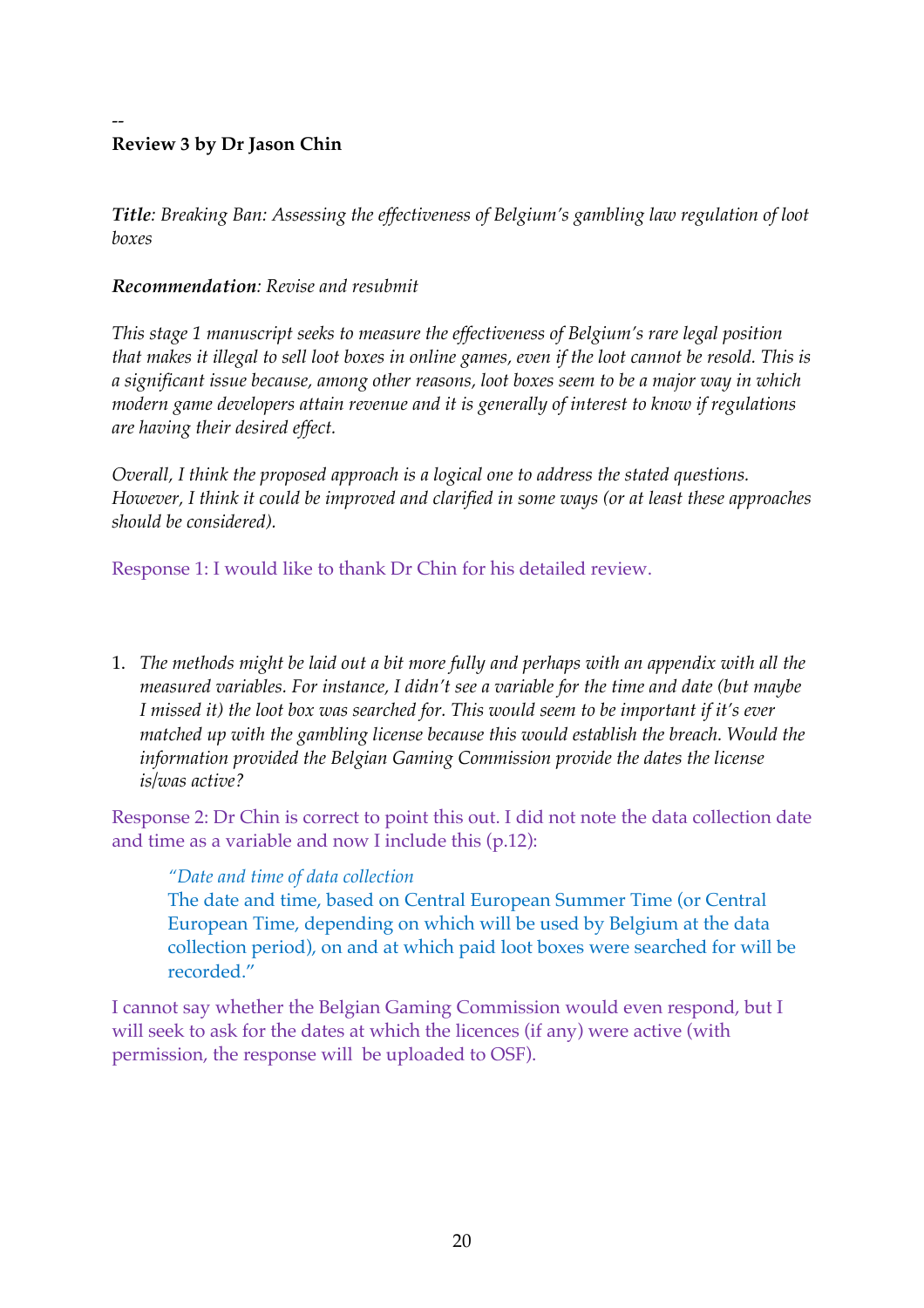*2. Not knowing much about these types of games, I didn't have a great sense of how meaningful the top 100 sample is (I note the author(s) provide some other reasonable justifications beyond this point). Is this a big chunk of the market? Or, is market share pretty spread out in this area? This would help me get a better sense of the logic behind the sampling. Along those lines, if a large portion of games in the top 100 just are game styles that wouldn't have loot boxes, then it's not a very large sample at all.*

Response 3: With the limited, non-academic information (data from credible private analytics companies) that we have access to, yes, the video game market appears to be top-heavy and so selecting the highest-grossing games as the sample is justified. I have added the following to clarify (p.8):

"Globally, the 100 highest-grossing mobile games reportedly accounted for 53.5% of all player spending on those platforms in 2020 [73] ."

Reference: 73. Chapple, C. (2021, June). The Top 100 Mobile Games Accounted For 64% of U.S. Player Spending in 2020. https://sensortower.com/blog/mobilegame-revenue-share-analysis-2021

*3. Fig 1a sets Hedges' g at .27 because of a previous study. First, I think this should be in the text and not relegated to a figure caption. Second, I'd like to see some consideration of why a previous study's effect size should guide the sample size here. Couldn't a smaller effect size be legally meaningful? If I was using this study to determine whether to adopt a certain regulatory regime and was quite concerned about gambling in video games – and if I thought it was not that costly to enact that regime – I might think a much smaller effect size would still be societally beneficial. Relatedly, why is a one-tailed test appropriate?*

Response 4: I have reconsidered this as set out in the first half of Response 12 to Dr Karhulahti. The Hedges' *g* is now −0.15 and is mentioned in the main text (p.14).

"In the absence of any prior guidance on what effect size would constitute a 'legally meaningful' and 'socially beneficial' regulatory measure, based on intuition, it is proposed that a reduction from the abovementioned hypothetical 65.0% loot box prevalence rate to 50.0% or lower in Belgium would justify a law researcher to argue in favour of the Belgian Gaming Commission's regulatory enforcement actions as having been effective at providing improved consumer protection in comparison to other countries that have taken no regulatory actions. Accordingly, setting the Hedges' *g* at −.15, a priori power analysis using G\*Power has determined, given an  $\alpha$  value of .05: the present sample of 100 games would achieve .86 power in a two-sided test for finding a statistically significant difference between the Belgian and the hypothetical 65.0% prevalence rates (see Fig. A1)  $^{[73]}$ ."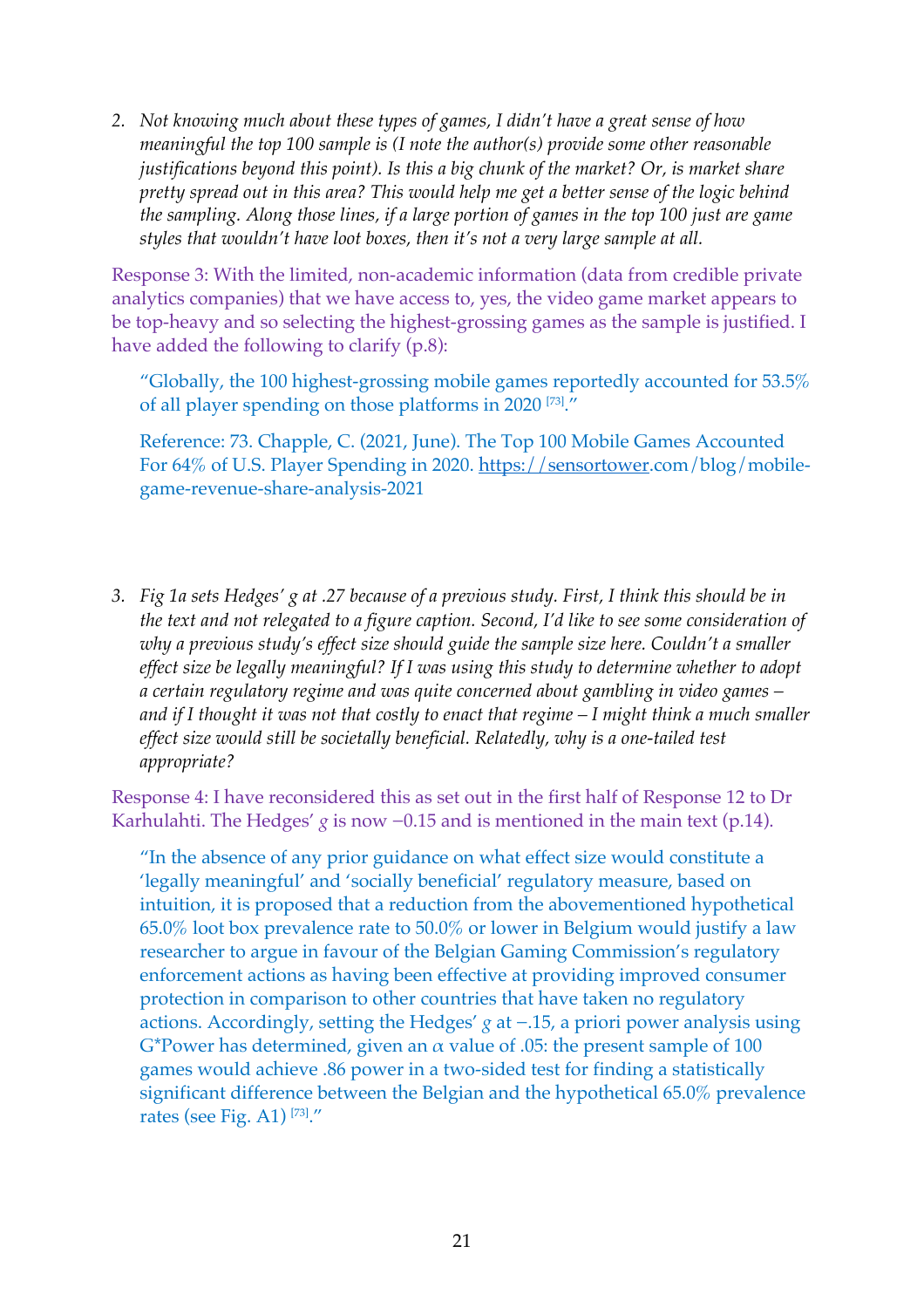I have changed the test to a two-sided test for H3, which is then followed up with one-sided tests. However, please note that one-tailed tests will be used for the new H4 and H5. I explain as follows (p.15):

"One-sided tests are appropriate for Hypotheses 4 and 5 because Research Question 4 is only concerned with the possibility of the Belgian loot box prevalence rate having been reduced by the ban and to what degree that reduction has been."

# *4. What was the interrater reliability in the two previous studies?*

Response 5: 93.3% for loot box presence (one disagreement; namely, a false negative) and 100.0% for Apple age rating in our 2020 study that dual-coded 15 games.

100% agreement for both variables in our 2021 study that dual-coded 20 games.

I have added this detail to p.12: "… (near-perfect or perfect agreement was achieved)."

*5. As to Hypothesis 3, what does it mean to say "If the Belgian paid loot box prevalence rate that will be found is statistically significant…". Should this be rephrased to statistically significantly lower than the UK rate, if that's what the author(s) mean? What's the logic behind the 40% figure? Should it be statistically significantly lower than 40% rather than just numerically lower?*

Response 6: This has been amended to Research Question 4, and H4 and H5, as detailed in the second half of Response 12. What I meant to do with the 40% was preregister how I will interpret the results as a legal scholar. I think the presently proposed 25% and 50% are more sensible.

*6. For Hypothesis 4, I was also wondering if these are the types of games known to have loot boxes. If not, it might be a waste of time, but I truly don't know enough to say. Would another approach (and this also applies to the study more broadly) be to pick games that are known to include loot boxes in other jurisdictions? This might be a stronger test of the hypothesis.*

Response 7: Yes, these three games mentioned in H4 are known to contain loot boxes in China and/or the UK. Loot boxes are also very important for these three games. I have emphasised this by adding further detail:

'… (known to contain paid loot boxes in the UK)…' and